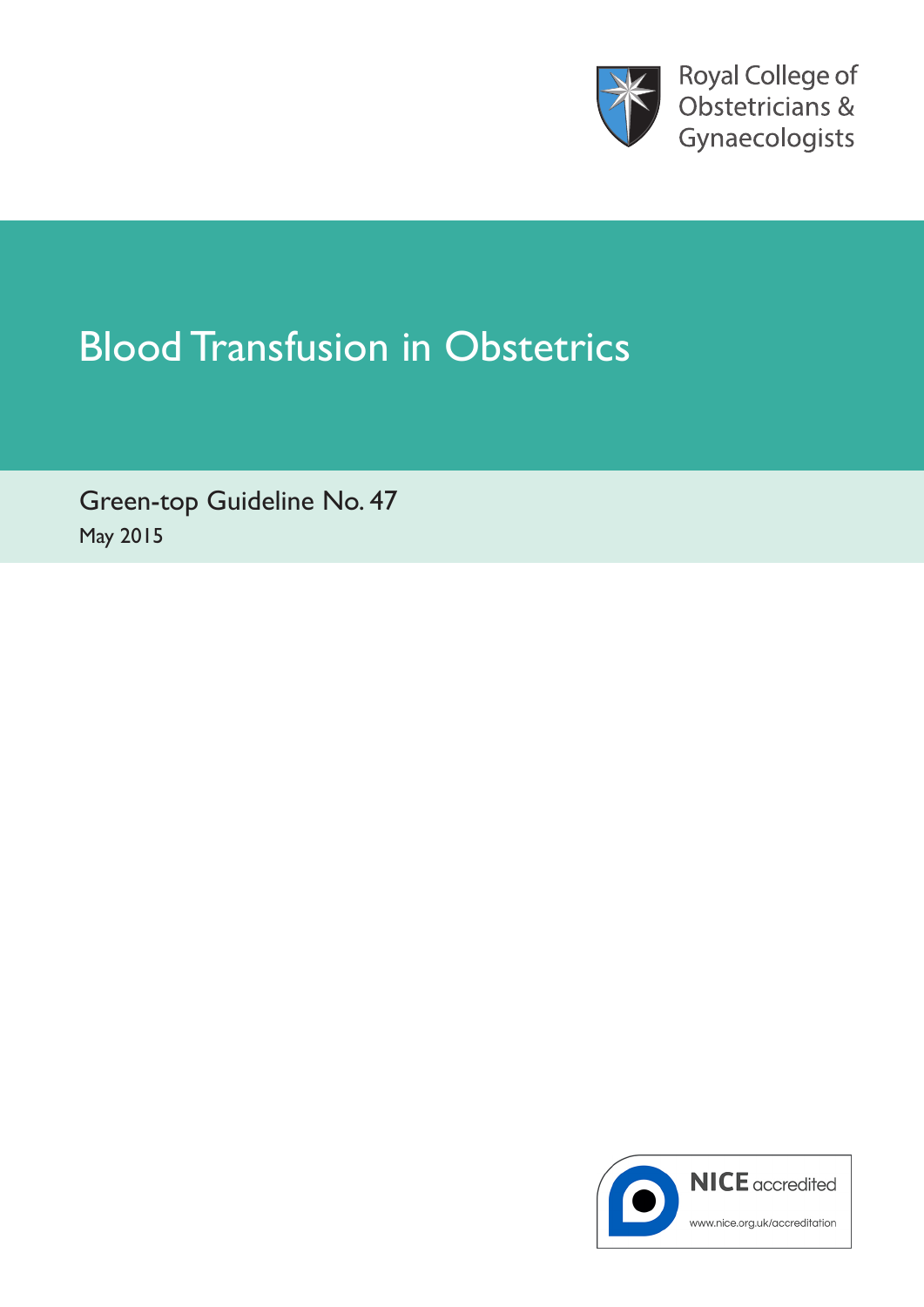# Blood Transfusion in Obstetrics

This is the second edition of this guideline, which was previously published under the same title in 2007.

#### **Executive summary of recommendations**

*How can the risk of transfusion be reduced?*

Optimisation of haemoglobin in the antenatal period

#### Diagnosis

**Anaemia in pregnancy is defined as first trimester haemoglobin (Hb) less than 110 g/l, second/third trimester Hb less than 105 g/l, and postpartum Hb less than 100 g/l, in line with British Committee for Standards in Haematology (BCSH) guidance.**

**For normocytic or microcytic anaemia, a trial of oral iron should be considered as the first step and further tests should be undertaken if there is no demonstrable rise in Hb at 2 weeks and compliance has been checked.**

**Pregnant women should be offered screening for anaemia at booking and at 28 weeks. Women with multiple pregnancies should have an additional full blood count done at 20–24 weeks.**

Treatment and management

**Oral iron should be the preferred first-line treatment for iron deficiency.**

**Parenteral iron is indicated when oral iron is not tolerated or absorbed or patient compliance is in doubt or if the woman is approaching term and there is insufficient time for oral supplementation to be effective.**

**Women should receive information on improvement of dietary iron intake and factors affecting absorption of dietary iron.**

**The role of recombinant human erythropoietin (rHuEPO) for non-end-stage renal anaemia is still to be established and it should only be used in the context of a controlled clinical trial or on the expert advice of the haematologist.**

**Active management of the third stage of labour is recommended to minimise blood loss.**

**Women at high risk of haemorrhage should be advised to deliver in hospital.**

#### *General principles of blood transfusion*

Consent for blood transfusion

**Valid consent should be obtained where possible prior to administering a blood transfusion.**

**In an emergency, where it is not feasible to get consent, information on blood transfusion should be provided retrospectively.**

**The reason for transfusion and a note of the consent discussion should be documented in the patient's case notes.**

 $\checkmark$ 

**B**

 $\checkmark$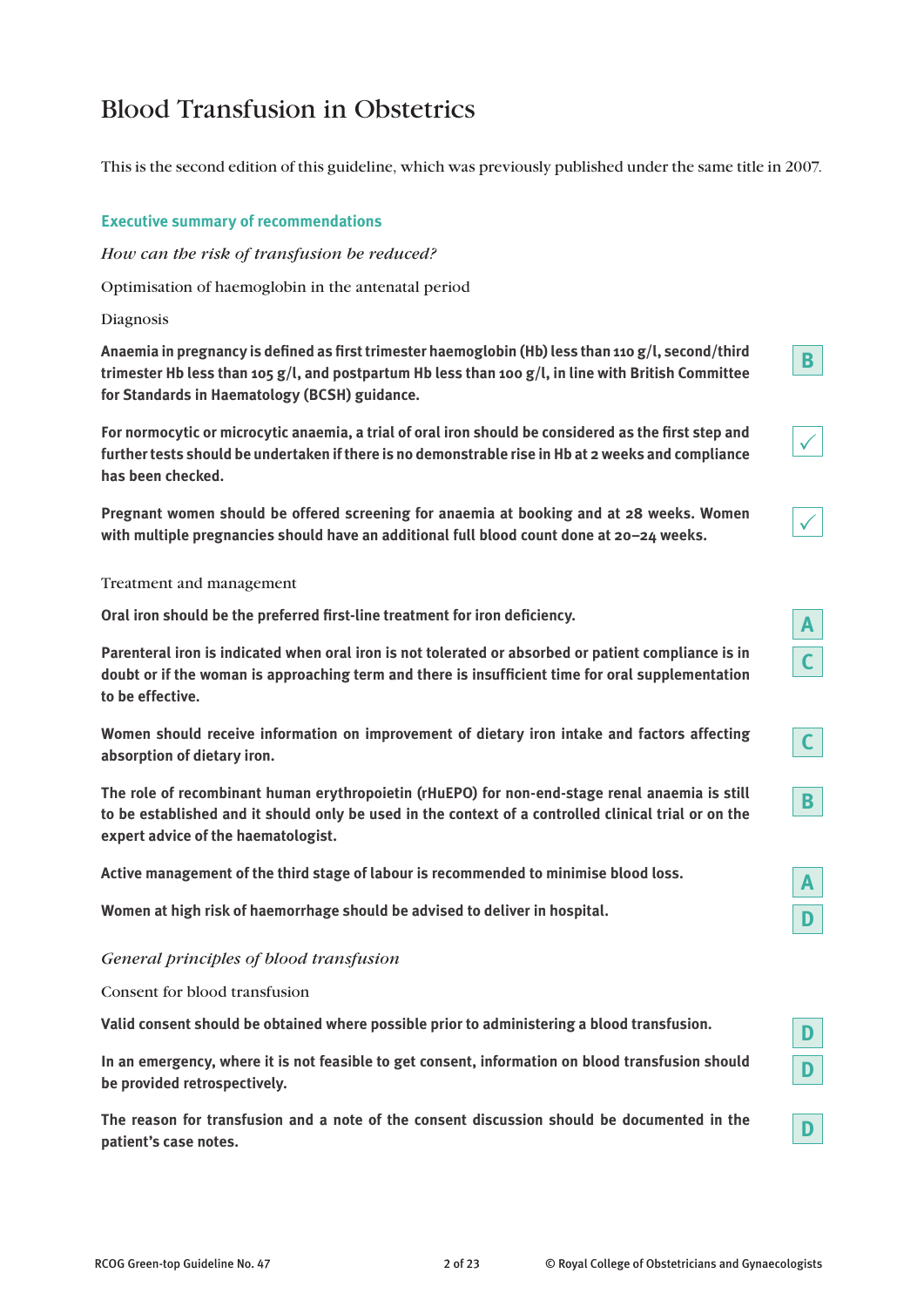Requirements for group and screen samples and cross-matching

**All women should have their blood group and antibody status checked at booking and at 28 weeks of gestation.**

**Group and screen samples used for provision of blood in pregnancy should be less than 3 days old.**

**In a woman at high risk of emergency transfusion, e.g. placenta praevia, and with no clinically significant alloantibodies, group and screen samples should be sent once a week to exclude or identify any new antibody formation and to keep blood available if necessary. Close liaison with the hospital transfusion laboratory is essential.**

**Women should have a group and screen sample taken in line with clear locally agreed protocols for provision of blood.**

Blood product specification in pregnancy and the puerperium

**ABO-, rhesus D- (RhD-) and K- (Kell-) compatible red cell units should be transfused.**

**If clinically significant red cell antibodies are present, then blood negative for the relevant antigen should be cross-matched before transfusion; close liaison with the transfusion laboratory is essential to avoid delay in transfusion in life-threatening haemorrhage.**

**Cytomegalovirus- (CMV-) seronegative red cell and platelet components should be provided for elective transfusions during pregnancy.**

*What are the strategies to minimise the use of banked blood?*

Is there a role for preoperative/predelivery autologous blood deposit?

**Predelivery autologous blood deposit is not recommended.**

Is there a role for intraoperative cell salvage (IOCS)?

**Cell salvage is recommended for patients where the anticipated blood loss is great enough to induce anaemia or expected to exceed 20% of estimated blood volume.**

**Consent should be obtained for IOCS where possible and its use in obstetric patients should be subject to audit and monitoring.**

**Cell salvage should only be performed by multidisciplinary teams who develop regular experience of IOCS.**

**Where IOCS is used during caesarean section in RhD-negative, previously nonsensitised women and where cord blood group is confirmed as RhD positive (or unknown), a minimum dose of 1500 iu anti-D immunoglobulin should be administered following the reinfusion of salvaged red cells.**

**A maternal blood sample should be taken for estimation of fetomaternal haemorrhage 30–40 minutes after reinfusion in case more anti-D is indicated.**

*Management of obstetric haemorrhage with blood components*

**There should be a clear local protocol on how to manage major obstetric haemorrhage.**

**D D**

**D**

|--|

**C**

**D**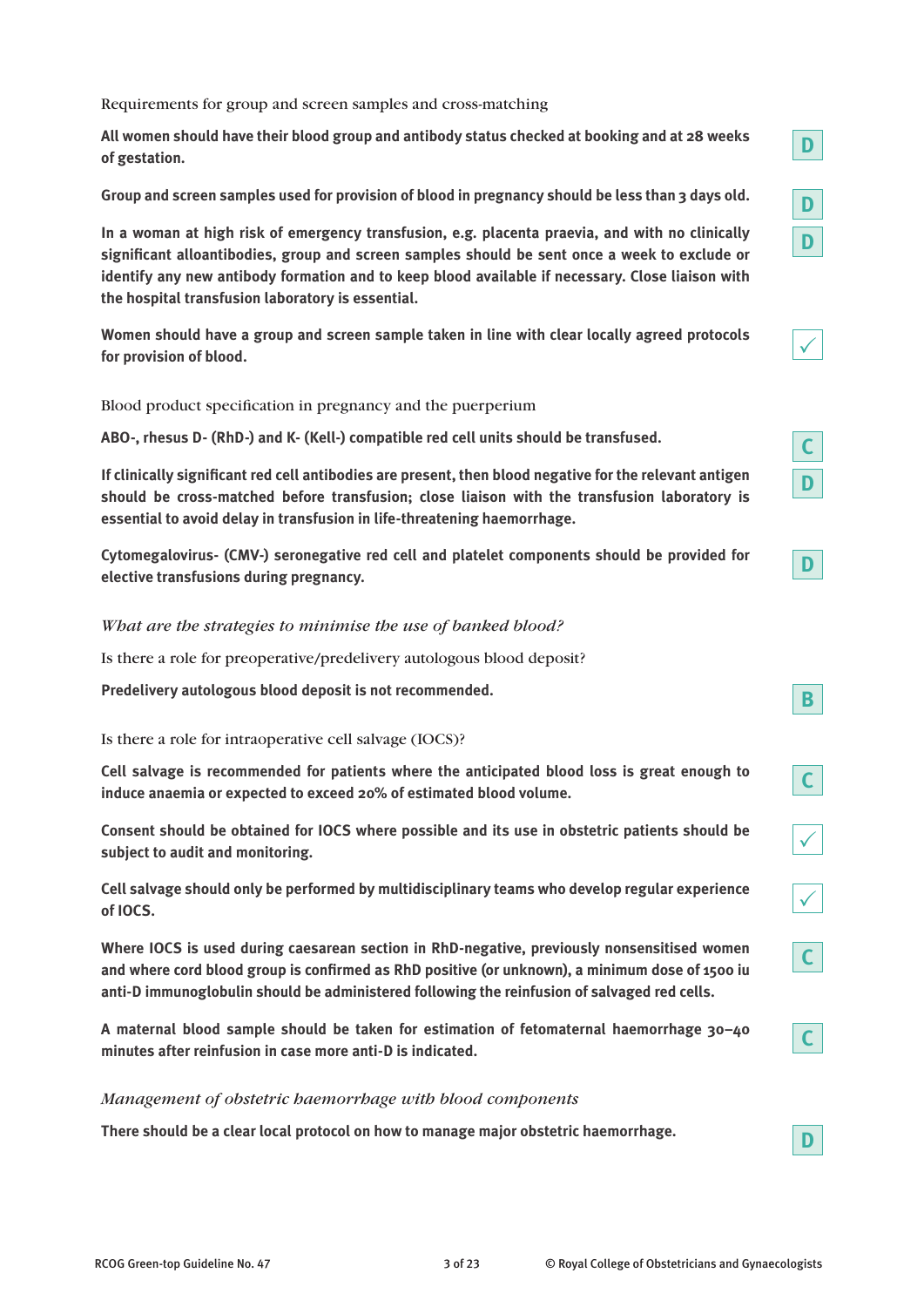**The protocol should be updated annually and practised in 'skills drills' to inform and train relevant personnel.**

Are there mechanical strategies that can be employed?

**Clinicians should familiarise themselves with mechanical strategies that can be employed to reduce postpartum blood loss.**

What blood components can be used for obstetric haemorrhage?

When should red cells be used?

**There are no firm criteria for initiating red cell transfusion. The decision to provide blood transfusion should be made on clinical and haematological grounds.**

**In an extreme situation and when the blood group is unknown, group O RhD-negative red cells should be given (although they may be incompatible for patients with irregular antibodies).**

**Staff working in obstetric units should be aware of the location of the satellite blood fridge (where available) and should ensure that access is possible for blood collection.**

In what circumstances should fresh frozen plasma (FFP) and cryoprecipitate be used?

**FFP at a dose of 12–15 ml/kg should be administered for every 6 units of red cells during major obstetric haemorrhage. Subsequent FFP transfusion should be guided by the results of clotting tests if they are available in a timely manner, aiming to maintain prothrombin time (PT) and activated partial thromboplastin time (APTT) ratios at less than 1.5 x normal.**

**It is essential that regular full blood counts and coagulation screens (PT, APTT and fibrinogen) are performed during the bleeding episode.**

**Cryoprecipitate at a standard dose of two 5-unit pools should be administered early in major obstetric haemorrhage. Subsequent cryoprecipitate transfusion should be guided by fibrinogen results, aiming to keep levels above 1.5 g/l.**

**The FFP and cryoprecipitate should ideally be of the same group as the recipient. If unavailable, FFP of a different ABO group is acceptable providing that it does not have a high titre of anti-A or anti-B activity.**

**No anti-D prophylaxis is required if a RhD-negative woman receives RhD-positive FFP or cryoprecipitate.**

When should platelets be used?

**Aim to maintain the platelet count above 50 x 109 /l in the acutely bleeding patient.**

**A platelet transfusion trigger of 75 x 109 /l is recommended to provide a margin of safety.**

**The platelets should ideally be group compatible. RhD-negative women should also receive RhDnegative platelets.**

Is there a role for near patient testing of coagulation?

**Centres that are using thromboelastography (TEG®, Haemonetics, Braintree, Massachusetts, USA) or rotation thromboelastometry (ROTEM®, Tem, Munich, Germany) for guiding blood transfusion during major obstetric haemorrhage must ensure that their transfusion algorithm protocol has been validated and that quality assurance measures are followed.**



**D**



**D**

**D**



**D**

**D**







**D**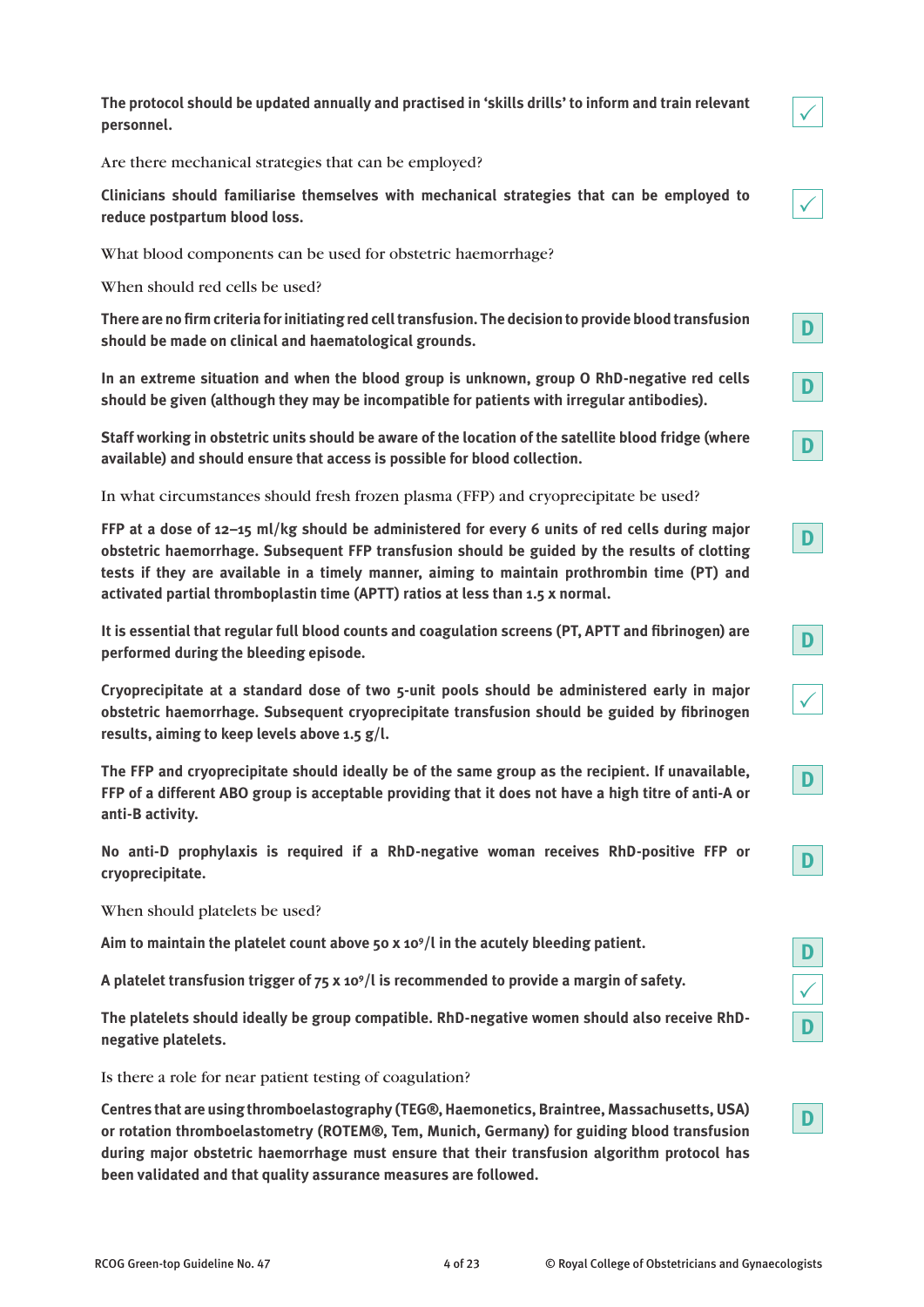#### *Pharmacological strategies for management of major obstetric haemorrhage*

#### Is there a role for recombinant factor VIIa (rFVIIa) therapy?

**The use of rFVIIa may be considered as a treatment for life-threatening postpartum haemorrhage (PPH), but should not delay or be considered a substitute for a live-saving procedure such as embolisation or surgery, or transfer to a referral centre.**

Is there a role for fibrinogen concentrate therapy?

**Fibrinogen concentrate is not licensed in the UK for the management of acquired bleeding disorders. Thus, its use in PPH should be considered only in the context of clinical trials.**

Is there a role for antifibrinolytics?

**For those centres not participating in clinical trials, consideration should be given to using tranexamic acid during major obstetric haemorrhage.**

#### *How should intrapartum anaemia be managed?*

**In addition to major haemorrhage guidelines, obstetric units should have guidelines on criteria for red cell transfusion in anaemic women who are not actively bleeding. If the Hb is less than 70 g/l in labour or in the immediate postpartum period, the decision to transfuse should be made according to the individual's medical history and symptoms.**

#### *How should women with postpartum anaemia be managed in the postnatal period?*

**If the Hb is less than 70 g/l in the postnatal period, where there is no ongoing or threat of bleeding, the decision to transfuse should be made on an informed individual basis.**

#### *How should women who decline blood products be managed?*

**Hb should be optimised prior to delivery to prevent avoidable anaemia.**

**Consent/refusal of blood and components or other transfusion-sparing techniques should be discussed and documented during the antenatal period.**

**Use of pharmacological, mechanical and surgical procedures to avert the use of banked blood and blood components should be considered early.**

**IOCS has a role in the management of patients who refuse allogeneic blood transfusion.**

#### **1. Purpose and scope**

Obstetric conditions associated with the need for blood transfusion may lead to morbidity and mortality if not managed correctly. The increasingly important issues in blood transfusion are adverse events associated with transfusion, including potential infection and potential transmission of prions, rising costs and the possible future problems of availability.

The aim of this guideline is to update the previous guidance about the appropriate use of blood products that neither compromises the affected woman nor exposes her to unnecessary risk. Strategies to maximise the haemoglobin (Hb) level at delivery as well as to minimise blood loss are also discussed.

**D**

**D**

**D**

 $\checkmark$ 

**D**

 $\checkmark$ 

 $\checkmark$ 

 $\checkmark$ 

**C**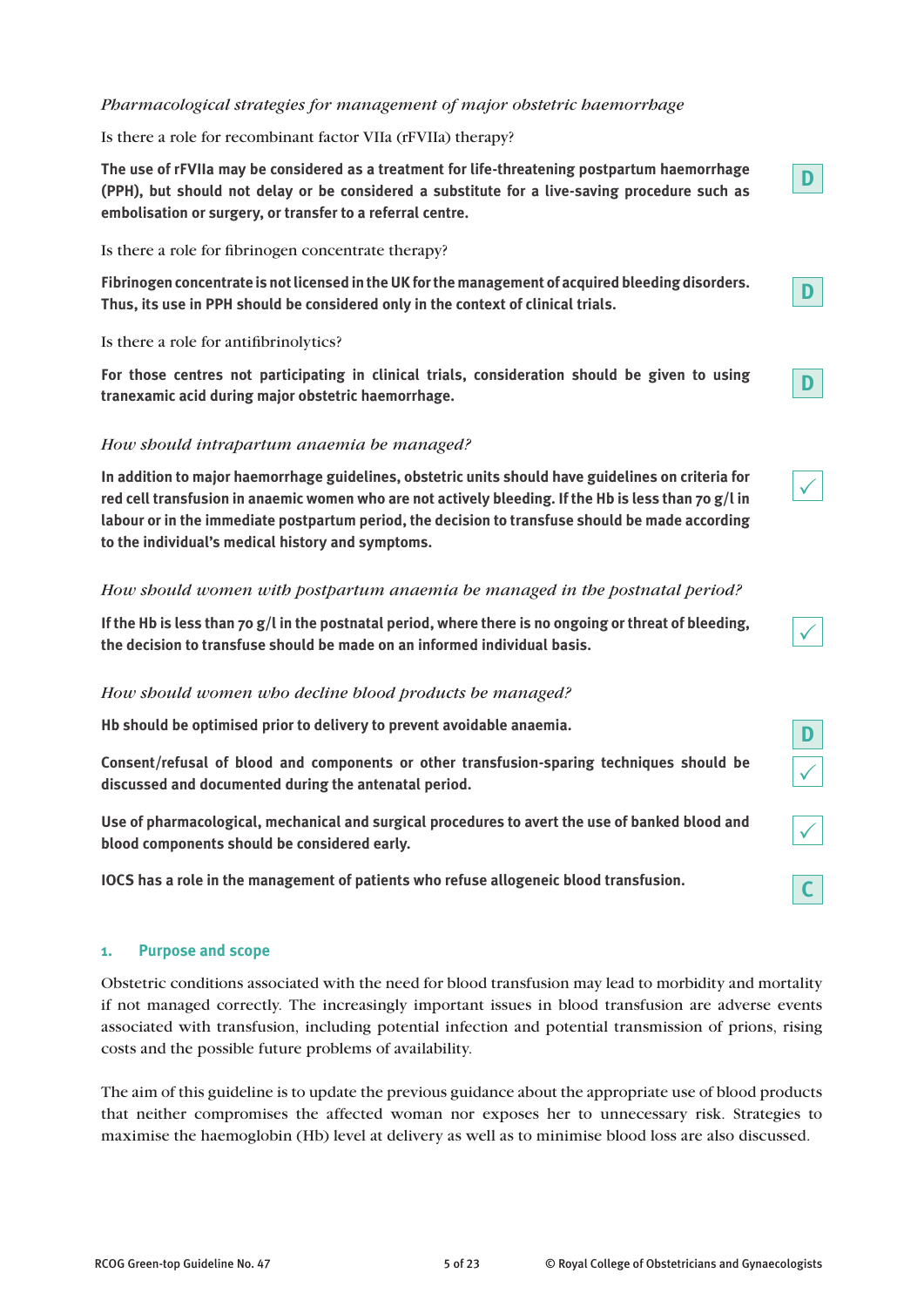#### **2. Introduction and background epidemiology**

Obstetric haemorrhage remains a major cause of maternal mortality in the UK and is now the third leading cause of direct maternal deaths, accounting for approximately 10% of direct deaths. This does not represent a significant increase in mortality as deaths have decreased overall. Substandard management continues to be a significant contributor to mortality from haemorrhage.<sup>1</sup> It is estimated that there are more than 4000 cases of severe haemorrhage each year in the UK. The majority of these women will need blood transfusion.

Retrospective analyses of the clinical scenarios often criticise the employment of blood transfusion as 'too little, too late'. Women at high risk of losing greater than 1000 ml should be strongly advised to deliver in a setting where blood transfusion and intensive care facilities are available.<sup>2</sup>

Blood transfusion may be a life-saving procedure but it is not without risk. Recipients may rarely develop transfusion-transmitted infections or suffer immunological sequelae such as red cell alloimmunisation. The major risk, however, of blood transfusion is of a patient receiving an 'incorrect blood component'.<sup>3</sup> Strict adherence to correct sampling, cross-match and administration procedures is therefore of paramount importance, even in an emergency.

#### **3. Identification and assessment of evidence**

This guideline was developed in accordance with standard methodology for producing RCOG Greentop Guidelines. The Cochrane Library (including the Cochrane Database of Systematic Reviews and the Database of Abstracts of Reviews of Effects [DARE]), EMBASE, Trip, MEDLINE and PubMed (electronic databases) were searched for relevant randomised controlled trials, systematic reviews and metaanalyses. The search was restricted to articles published between 2003 and March 2013. The databases were searched using the relevant Medical Subject Headings (MeSH) terms, including all subheadings, and this was combined with a keyword search. A top-up search was performed in December 2014.

Terms and keyword search words included 'obstetrics and blood transfusion', 'tranexamic acid', 'factor VIIa', 'cell salvage', 'antifibrinolytics', 'fibrinogen concentrate', 'haematinics', 'autologous transfusion', 'transfusion triggers' and 'platelet'. The search was limited to humans and the English language. The National Library for Health and the National Guideline Clearinghouse were also searched for relevant guidelines and reviews. Guidelines and recommendations produced by organisations such as the British Committee for Standards in Haematology (BCSH) and various national bodies were considered. Where possible, recommendations are based on available evidence and the areas where evidence is lacking are annotated as 'good practice points'.

#### **4. How can the risk of transfusion be reduced?**

#### *4.1 Optimisation of haemoglobin in the antenatal period*

#### 4.1.1 Diagnosis

**Anaemia in pregnancy is defined as first trimester haemoglobin (Hb) less than 110 g/l, second/third trimester Hb less than 105 g/l, and postpartum Hb less than 100 g/l, in line with BCSH guidance.**

**For normocytic or microcytic anaemia, a trial of oral iron should be considered as the first step and further tests should be undertaken if there is no demonstrable rise in Hb at 2 weeks and compliance has been checked.**

**Pregnant women should be offered screening for anaemia at booking and at 28 weeks. Women with multiple pregnancies should have an additional full blood count done at 20–24 weeks.**

 $\checkmark$ 

 $\checkmark$ 

**B**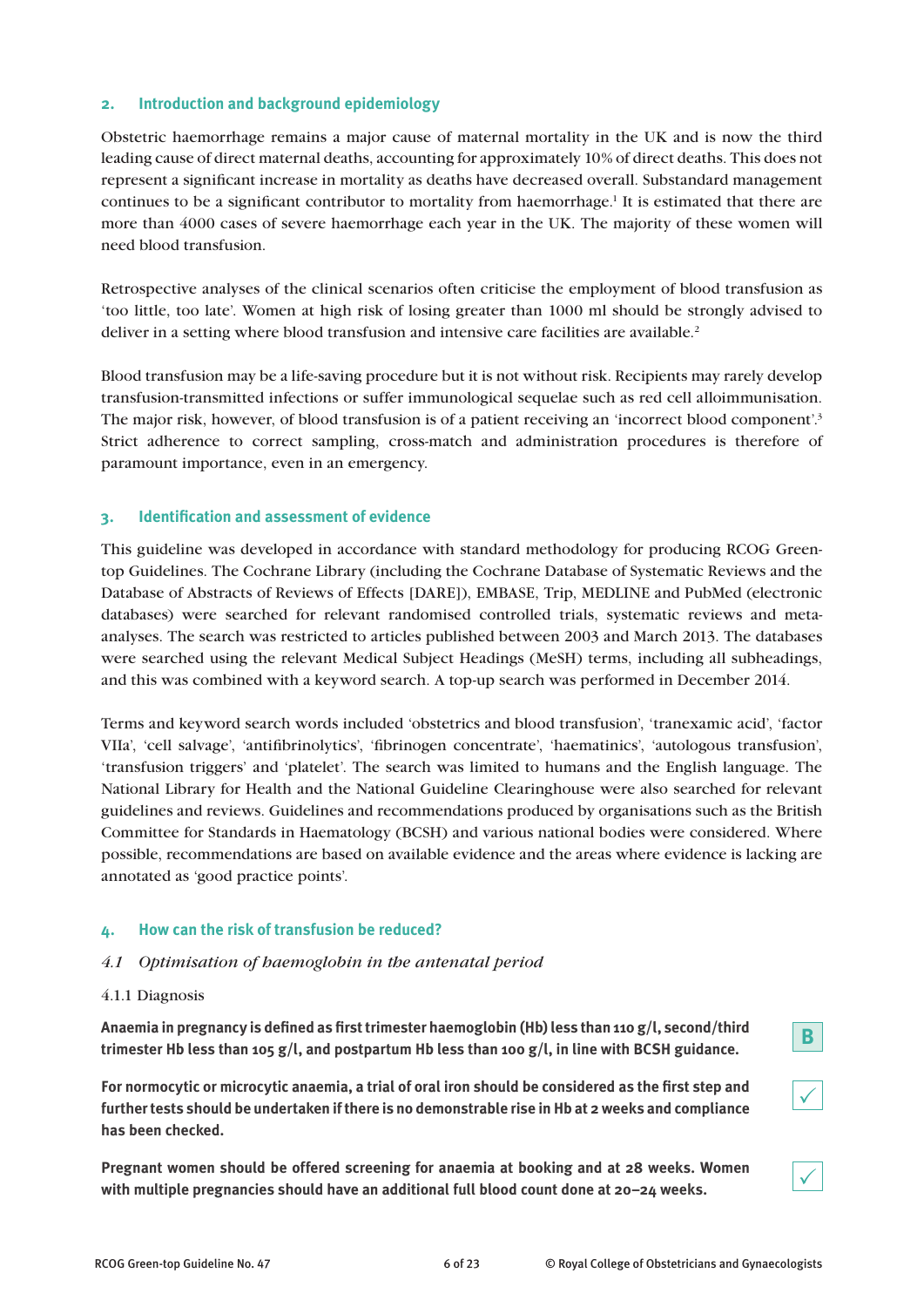The BCSH has defined what it considers to be adequate Hb levels at different stages of pregnancy.<sup>4</sup> The intrapartum and postpartum thresholds for Hb are derived from the World  $\vert$  Evidence Health Organization with a modification suggested by the US Centers for Disease Control and  $\vert$  level 2+ Prevention because of the plasma expansion seen in the second trimester.<sup>5-7</sup>

If the Hb is less than 110 g/l in the first trimester or less than 105 g/l in the second or third trimester, consider haematinic deficiency once haemoglobinopathies have been excluded.

Iron deficiency can be difficult to diagnose. The signs and symptoms are generally nonspecific. Serum ferritin is the most useful test for diagnosing iron deficiency but it is an acute phase reactant.<sup>4</sup> Other laboratory parameters also have their limitations.<sup>8</sup> Evidence level 2++

Anaemia not due to haematinic deficiency (for example, haemoglobinopathies and bone marrow failure syndromes) should be managed by blood transfusion where appropriate in close conjunction with a haematologist.

In line with the National Institute for Health and Care Excellence (NICE),<sup>9,10</sup> screening for anaemia should be offered at booking and at 28 weeks, with an additional full blood count at 20–24 weeks for women with multiple pregnancies. Evidence level 4

4.1.2 Treatment and management

**Oral iron should be the preferred first-line treatment for iron deficiency.**

**Parenteral iron is indicated when oral iron is not tolerated or absorbed or patient compliance is in doubt or if the woman is approaching term and there is insufficient time for oral supplementation to be effective.**

**Women should receive information on improvement of dietary iron intake and factors affecting absorption of dietary iron.**

**The role of recombinant human erythropoietin (rHuEPO) for non-end-stage renal anaemia is still to be established and it should only be used in the context of a controlled clinical trial or on the expert advice of the haematologist.**

**Active management of the third stage of labour is recommended to minimise blood loss.**

**Women at high risk of haemorrhage should be advised to deliver in hospital.**

A meta-analysis of randomised trials on the antenatal use of iron, with or without folic acid, showed a 50% reduction in the risk of anaemia in the third trimester or at delivery.<sup>11</sup>

A Cochrane review of studies comparing iron supplementation with no iron or placebo found that iron supplementation decreased the incidence of low birthweight babies and prevented maternal anaemia and iron deficiency anaemia.12 A second Cochrane review comparing intermittent versus daily iron supplementation showed that intermittent supplementation produced a similar risk of anaemia at term, prematurity and low birthweight babies, but was associated with fewer side effects.<sup>13</sup> Evidence  $level 1+$ 

Parenteral therapy offers a shorter duration of treatment and a quicker response than oral therapy.14 It is, however, more invasive and expensive to administer. Severe allergic reactions are possible with all iron preparations. Intravenous iron products should only be administered when staff trained to evaluate and manage anaphylactic or anaphylactoid reactions, as well as resuscitation facilities, are immediately available.

Evidence level 2+

**A**

**C**

|--|

| Evidence   |  |
|------------|--|
| $level 1+$ |  |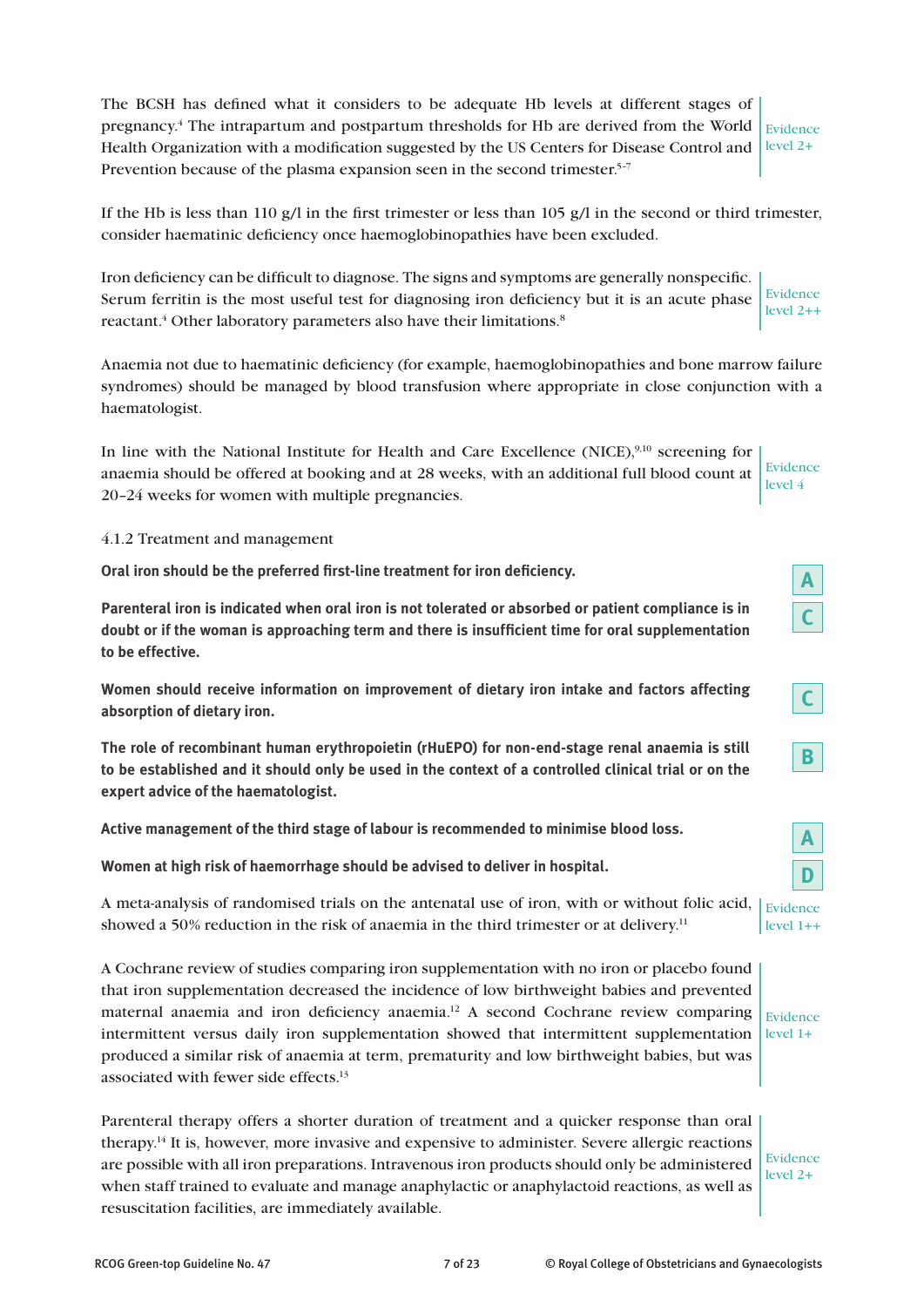Rich sources of dietary iron are red meat, fish and poultry. These provide haem iron that is more easily absorbed than non-haem iron but the latter forms the vast majority of iron taken through the diet.15 Vitamin C enhances the absorption of non-haem iron whereas tea and coffee inhibit iron absorption from food.15 Evidence level 2+

rHuEPO is mostly used in the anaemia of end-stage renal disease. rHuEPO has been used both antenatally and postpartum in patients without end-stage renal disease without any maternal, fetal or neonatal adverse effects.16,17 Its use in clinical practice for non-end-stage renal anaemia is still to be established and should only be used in the context of a controlled clinical trial and/or under haematological advice. Evidence level 1–

Clear evidence from randomised trials supports the active management of the third stage of  $\vert$  Evidence labour as a method of decreasing postpartum blood loss.<sup>18-20</sup> level 1+

Maternal deaths from haemorrhage in the UK have fallen over the years and one contributor is considered to be the hospitalisation for delivery of women at higher risk of haemorrhage (older women, grand multiparae and those with pre-eclampsia). Analysis of such deaths has led to a recommendation that women at high risk of haemorrhage should not be delivered in units without immediate access to consultant-led care, blood products and intensive care.<sup>2</sup>

Evidence level 3

**D**

**D**

**D**

#### **5. General principles of blood transfusion**

#### *5.1 Consent for blood transfusion*

**Valid consent should be obtained where possible prior to administering a blood transfusion.**

**In an emergency, where it is not feasible to get consent, information on blood transfusion should be provided retrospectively.**

**The reason for transfusion and a note of the consent discussion should be documented in the patient's case notes.**

The Advisory Committee on the Safety of Blood, Tissues and Organs (SaBTO), following a consultation exercise looking at consent for blood transfusion, recommended that valid consent for blood transfusion should be obtained wherever possible before administering a transfusion. While this does not entail specific written consent, valid consent does require the provision of information to patients on risks and benefits together with alternatives available with clear documentation in the clinical records.<sup>21</sup> Evidence level 4

Where transfusion of all or specific blood components is refused, or an advance directive exists, this should be documented in the patient's clinical records and communicated to all relevant healthcare professionals (see section 11).

Patients who require an emergency blood transfusion may not be able to give valid consent prior to the transfusion. Transfusion should not be delayed, but attempts should be made to provide information retrospectively.<sup>21</sup> Patient information leaflets on blood transfusion are available from the UK blood transfusion services (see section 14).

Evidence level 4

The decision process leading to transfusion including indication for transfusion and obtaining valid consent should be documented in the patient's clinical record.<sup>22,23</sup> There is some limited evidence<sup>24</sup> that when the decision or reason for transfusion is documented there is a lower rate of inappropriate transfusion.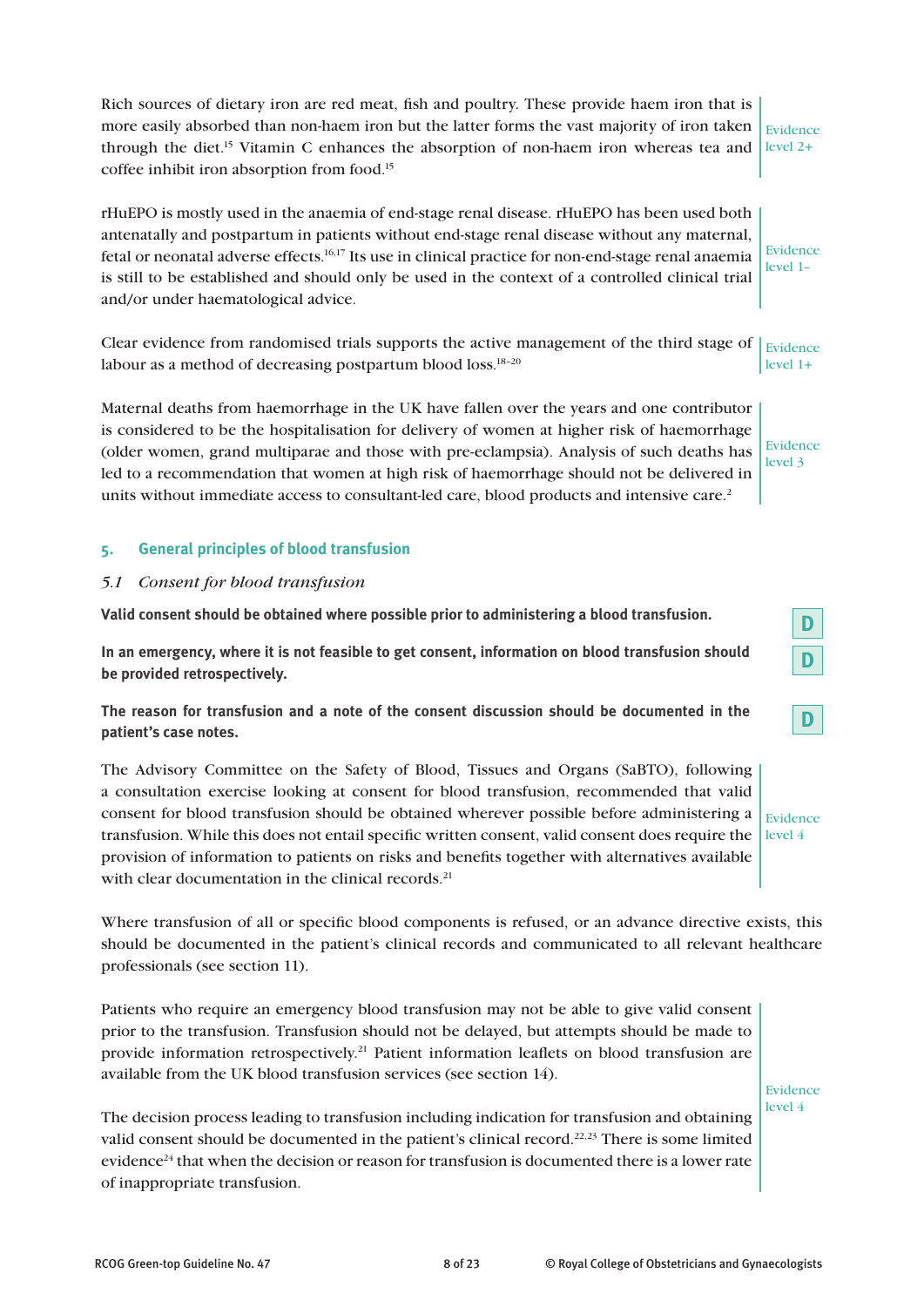#### *5.2 Requirements for group and screen samples and cross-matching*

**All women should have their blood group and antibody status checked at booking and at 28 weeks of gestation.**

**Group and screen samples used for provision of blood in pregnancy should be less than 3 days old.**

**In a woman at high risk of emergency transfusion, e.g. placenta praevia, and with no clinically significant alloantibodies, group and screen samples should be sent once a week to exclude or identify any new antibody formation and to keep blood available if necessary. Close liaison with the hospital transfusion laboratory is essential.**

**Women should have a group and screen sample taken in line with clear locally agreed protocols for provision of blood.**

Maternal red cell antibodies are relatively common.<sup>25</sup> These can cause haemolytic disease of the fetus and newborn (HDFN) and will also have implications for the selection of blood for transfusion in the mother to avoid the risk of haemolytic transfusion reactions. Accordingly, the blood group and antibody status of the mother should be tested at booking and at 28 weeks of gestation.<sup>26,27</sup>

When red cell antibodies are detected in the booking sample, further testing of maternal blood should be undertaken to determine the specificity and the level of antibody or antibodies and to assess the likelihood of HDFN,<sup>25</sup> with early referral to a specialist fetal medicine unit depending on the nature of the antibody, level and previous history. Further details on the assessment and management of women with red cell antibodies during pregnancy are covered in the RCOG Green-top Guideline.<sup>25</sup>

Transfusion or pregnancy may stimulate the production of unexpected antibodies against red cell antigens through either a primary or secondary immune response.<sup>28</sup> To ensure that the specimen used for compatibility testing is representative of a patient's current immune status, serological studies should be performed using blood collected no more than 3 days in advance of the actual transfusion when the patient has been transfused or pregnant within the preceding 3 months.<sup>28</sup>

A formal deviation to the 3-day rule may be used in pregnant women with no clinically significant alloantibodies who require blood standing by for potential obstetric emergencies, e.g. placenta praevia,<sup>28</sup> with samples sent once a week to the transfusion laboratory for testing. Fetomaternal haemorrhage constitutes a smaller stimulus than transfusion because the number of foreign antigens is limited and in many pregnancies the volume of red cells transferred from fetus to mother is too small to stimulate a primary response.29

The majority of laboratories in the UK now use automated testing for blood grouping and antibody testing with advanced information technology systems for documentation and reporting of results. The hospital transfusion laboratory can readily provide red cells that are ABO and rhesus D (RhD) compatible using electronic issue with no cross-matching needed, provided that the patient does not have any antibodies and there are robust automated systems in place for antibody testing and identification of the patient.<sup>28</sup> In this setting, since blood can be readily issued, there is no need to reserve units for individual cases. Where electronic issue is not available, a locally agreed maximum surgical blood ordering schedule should be used to decide how many red cell units should be reserved and available for particular cases, based on the obstetric diagnosis. In patients with red cell antibodies, cross-match between the patient's blood and the red cell units to be transfused is essential to ensure compatibility.

**D**

Evidence level 3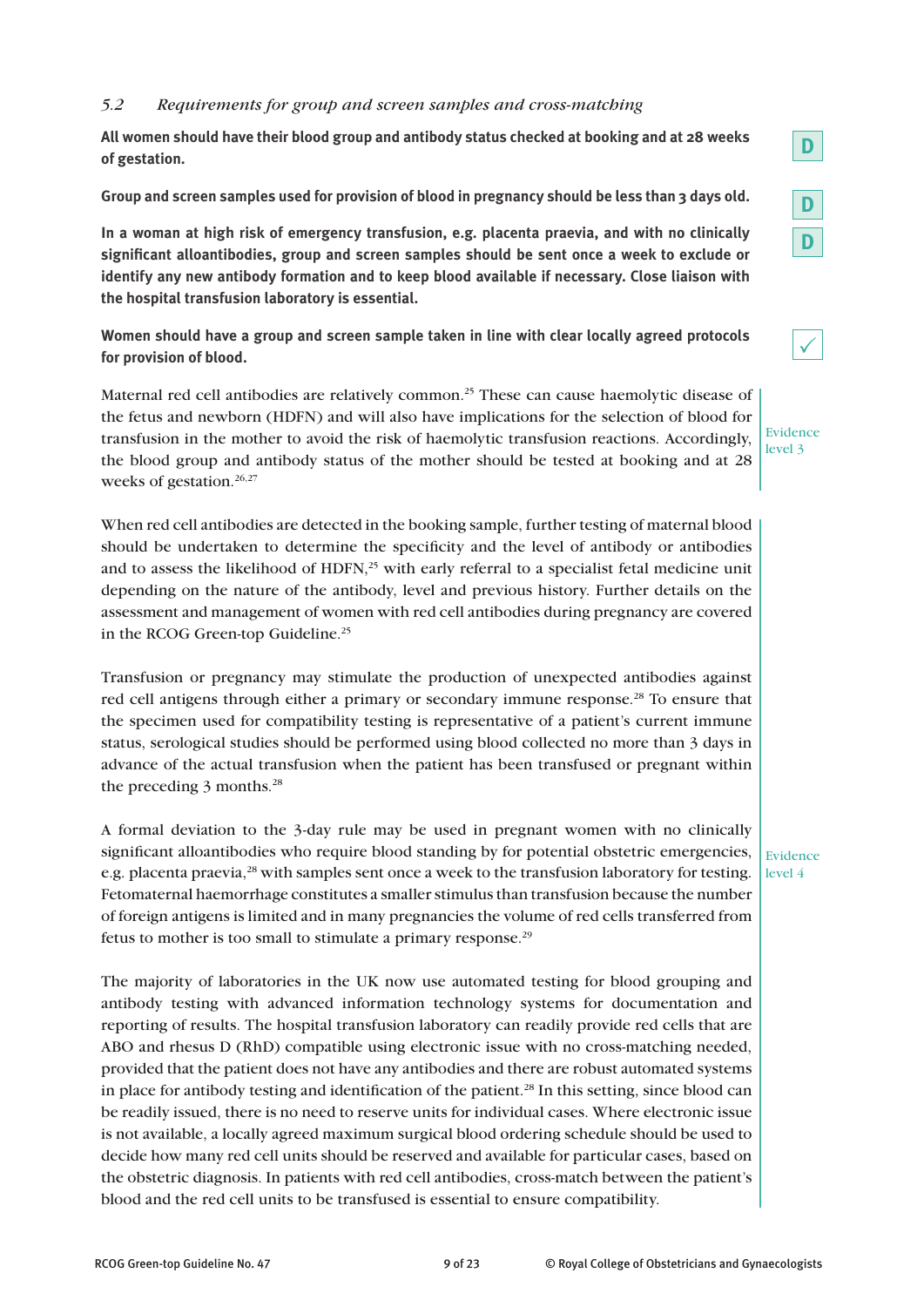It should be borne in mind that many hospitals send antenatal serology off-site for economies of scale. If hospitals send antenatal serology samples for testing off-site, it is advised that the results of the grouping and antibody screen should be made readily available for the local unit. If laboratory provision is off-site, there should be robust systems in place for local arrangements for the provision of blood, and components if required, taking into account transport times and whether or not the woman has red cell antibodies.

Unless secure electronic patient identification systems are in place, a second sample should be requested for confirmation of the ABO group of a first-time patient prior to transfusion, where this does not impede the delivery of urgent red cells or other components.<sup>28</sup> Evidence level 4

#### *5.3 Blood product specification in pregnancy and the puerperium*

**ABO-, RhD- and K- (Kell-) compatible red cell units should be transfused.**

**If clinically significant red cell antibodies are present, then blood negative for the relevant antigen should be cross-matched before transfusion; close liaison with the transfusion laboratory is essential to avoid delay in transfusion in life-threatening haemorrhage.**

**Cytomegalovirus- (CMV-) seronegative red cell and platelet components should be provided for elective transfusions during pregnancy.**

Pregnant women (and women of childbearing age) who are RhD negative must only receive RhD-negative blood to avoid the risk of RhD alloimmunisation.<sup>28</sup> Previous blood transfusion is an important cause for alloimmunisation with antibodies other than anti-D, in particular anti-K, which can cause severe HDFN.<sup>25</sup> Accordingly, unless a woman is known to be K positive, only K-negative blood should be used for transfusion in women of childbearing age.<sup>28</sup>

Major obstetric haemorrhage protocols must include the provision of emergency blood with immediate issue of group O, RhD-negative and K-negative units, with a switch to group-specific blood as soon as feasible.

The aim of antibody screening is to determine the presence of atypical red cell antibodies of likely clinical significance. When the antibody screen is positive, further testing is required to identify the relevant antibody or antibodies and the laboratory should select red cell units negative for the relevant antigen for cross-matching.<sup>28</sup> However, in a major obstetric haemorrhage there should be no delay in the provision of blood with the initial use of group O-negative units if needed, with subsequent transfusion of cross-matched antigennegative units when available.<sup>30</sup> Close liaison with the transfusion laboratory is essential, with input if needed from the clinical haematology team and specialist advice from the national blood service.

In 2012, SaBTO stated that CMV-seronegative red cells and platelets should be provided, where possible, for pregnant women.31 The UK policy of universal leucocyte depletion substantially reduces the risk of CMV transmission.<sup>32</sup> In an emergency, such as major haemorrhage, standard leucocyte-depleted components should be given to avoid delay and CMV-negative blood or platelets are not needed for transfusion during delivery or in the postpartum period.<sup>31</sup>

#### **6. What are the strategies to minimise the use of banked blood?**

#### *6.1 Is there a role for preoperative/predelivery autologous blood deposit?*

**Predelivery autologous blood deposit is not recommended.**

A Cochrane review on preoperative autologous donations<sup>33</sup> considered randomised controlled  $\vert_{\rm Evidence}$ trials and concluded that the studies were of poor quality, with insufficient numbers of level 1–

| Evidence   |
|------------|
| $level 2+$ |

**C**

**D**

**D**

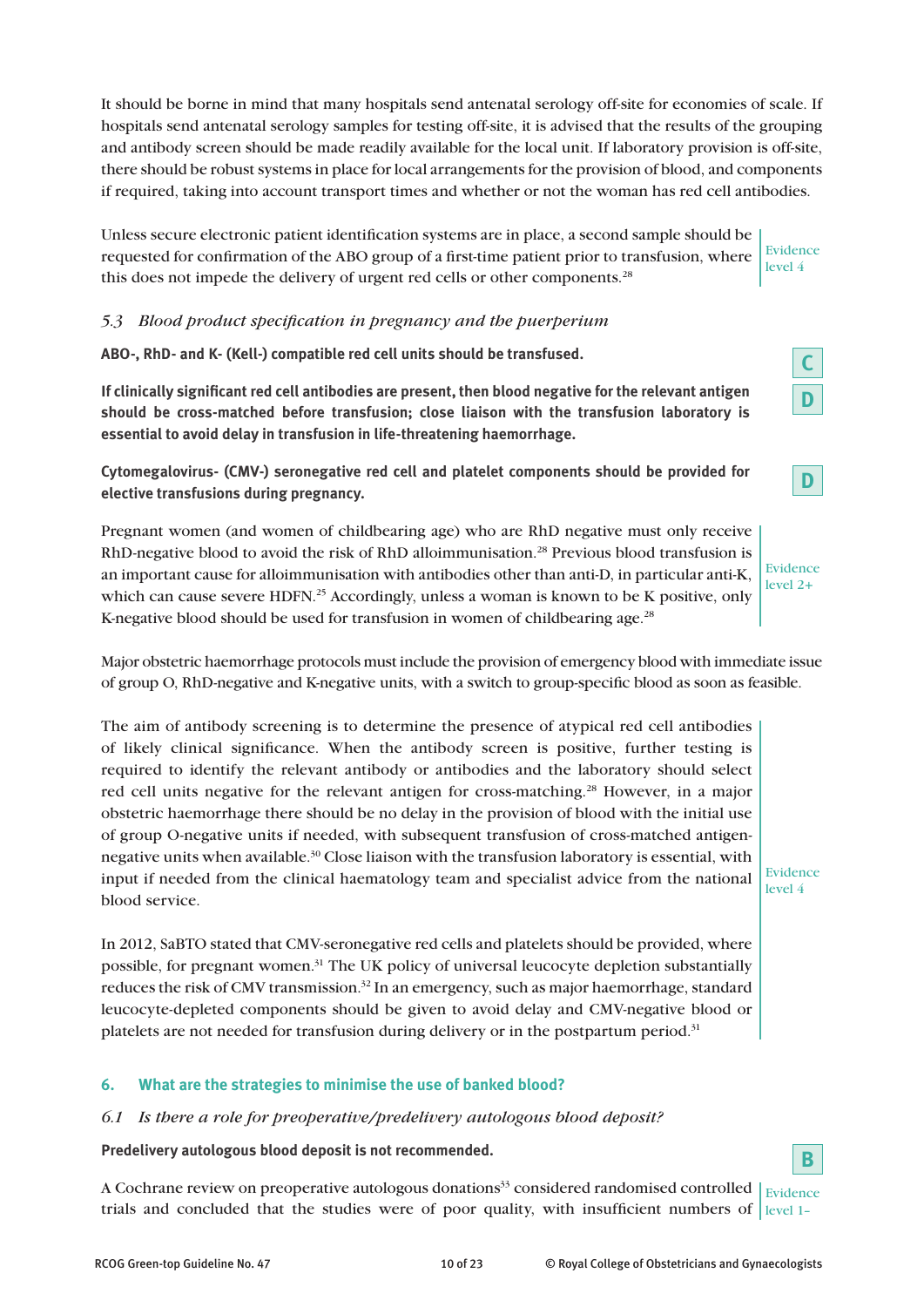patients and high transfusion rates. None of the studies were conducted on pregnant women. Preoperative/predelivery deposit of autologous blood is not a service that is available routinely in the UK.

Evidence level 1–

**C**

 $\checkmark$ 

 $\sqrt{\frac{2}{2}}$ 

**C**

**C**

### *6.2 Is there a role for intraoperative cell salvage (IOCS)?*

**Cell salvage is recommended for patients where the anticipated blood loss is great enough to induce anaemia or expected to exceed 20% of estimated blood volume.**

**Consent should be obtained for IOCS where possible and its use in obstetric patients should be subject to audit and monitoring.**

**Cell salvage should only be performed by multidisciplinary teams who develop regular experience of IOCS.**

**Where IOCS is used during caesarean section in RhD-negative, previously nonsensitised women and where cord blood group is confirmed as RhD positive (or unknown), a minimum dose of 1500 iu anti-D immunoglobulin should be administered following the reinfusion of salvaged red cells.**

**A maternal blood sample should be taken for estimation of fetomaternal haemorrhage 30–40 minutes after reinfusion in case more anti-D is indicated.**

In general, intraoperative cell salvage (IOCS) has been recommended for nonobstetric patients undergoing elective or emergency surgical procedures where the anticipated blood loss is great enough to induce anaemia or expected to exceed  $20\%$  of estimated blood volume.<sup>34-36</sup> Therefore, IOCS would not be required for most caesarean sections if a similar threshold were to be adopted.

IOCS has been used during caesarean section in a number of case reports and case series without any reported complications related to receiving salvaged blood.<sup>37</sup> Although current evidence supports the use of IOCS in obstetrics,<sup>38,39</sup> evidence from large randomised controlled trials are needed to support the routine practice of IOCS in obstetrics.

Preoperative discussions on blood transfusion should be undertaken according to SaBTO guidance, $^{21}$  as outlined in the section above. These discussions should include oral and written information on cell salvage, if it is available in the facility where the woman is to give birth. More information for staff and patients is available from the UK Cell Salvage Action Group website (see section 14 for link details).

The NICE guideline on IOCS in obstetrics states that this procedure should only be performed by multidisciplinary teams who have regular experience of  $IOCS$ <sup>37</sup> UK centres with high levels of experience of IOCS in obstetrics have developed this experience by training staff to use cell salvage during elective routine low-risk caesarean sections.

Using disposables for low-risk cases to ensure that theatre staff are trained requires financial resource. If a hospital trust/maternity service provider cannot afford to purchase disposables to train staff in the elective, low-risk setting, then they cannot provide cell salvage in an emergency setting.

IOCS, together with the use of modern leucocyte depletion filters, has been shown to be effective at removing the common markers of amniotic fluid contamination.<sup>40</sup> However, it  $\vert$  Evidence will not remove fetal blood cells and therefore adequate anti-D immunisation (as determined level 2+ by Kleihauer test 30–40 minutes after the procedure) will be required to prevent rhesus immunisation in RhD-negative women.<sup>41</sup>

Evidence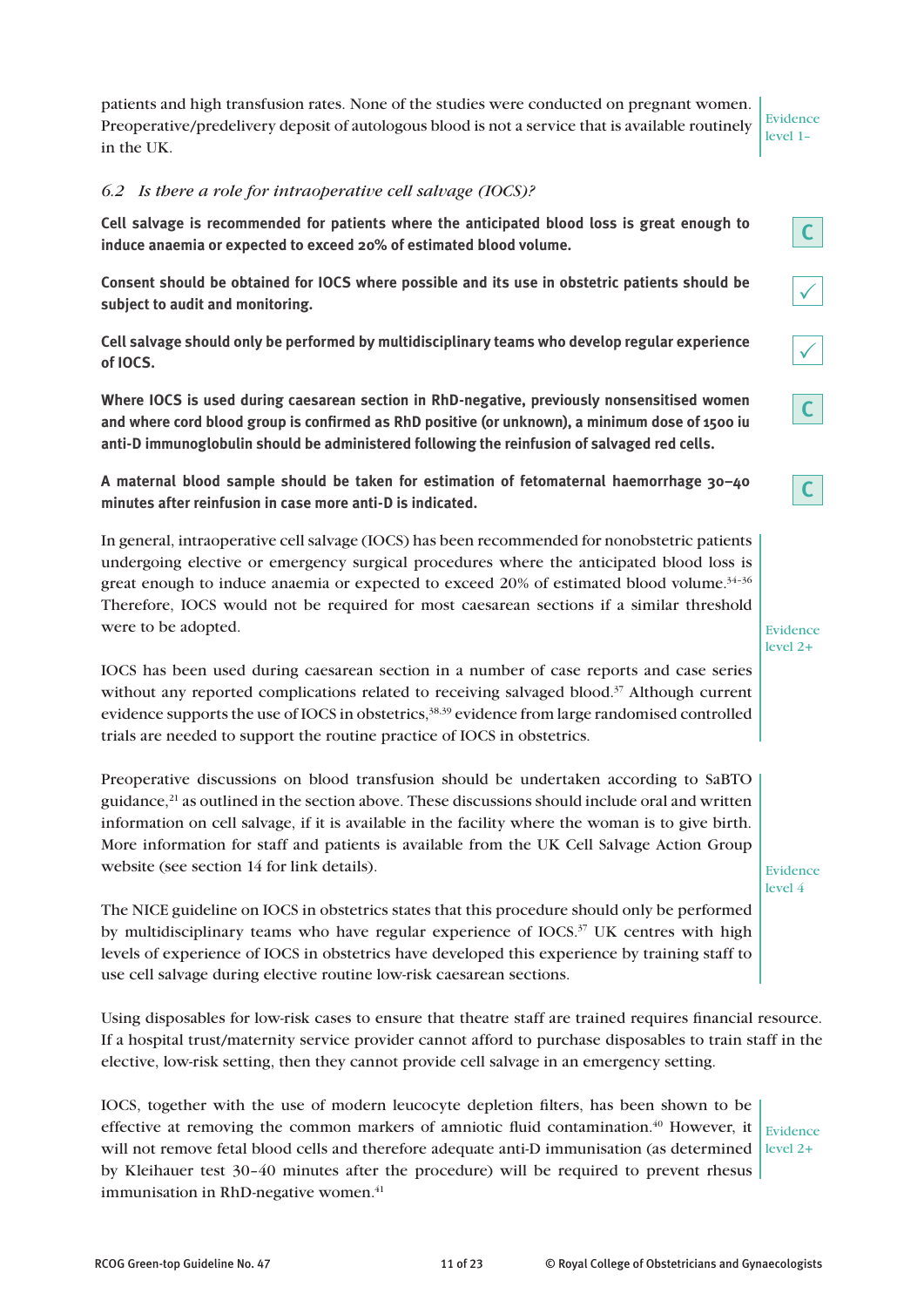#### **7. Management of obstetric haemorrhage with blood components**

**There should be a clear local protocol on how to manage major obstetric haemorrhage.** 

**The protocol should be updated annually and practised in 'skills drills' to inform and train relevant personnel.**

In October 2010, the National Patient Safety Agency (NPSA) reported 94 incidents (23 obstetric cases) where there was a delay in accessing blood components for life-threatening bleeding patients, resulting in unacceptable morbidity and mortality.<sup>42</sup> The report highlighted the need for local protocols that allow provision of emergency blood (including out of hours) in patients with major haemorrhage. These protocols should waive restrictions on special blood level 3 components, such as irradiated blood components or CMV, in order to avoid unnecessary delays of red blood cell (RBC) provision and to allow for rapid delivery of uncross-matched blood (i.e. group O RhD and K negative). $42$ 

A randomised controlled trial found that practical, multidisciplinary, obstetric emergency training increased midwives' and doctors' knowledge of obstetric emergency management, including postpartum haemorrhage (PPH);<sup>43</sup> thus, the major haemorrhage protocol should be practised in 'skills drills' and updated annually so as to inform and train relevant personnel.

*7.1 Are there mechanical strategies that can be employed?*

**Clinicians should familiarise themselves with mechanical strategies that can be employed to reduce postpartum blood loss.**

The mechanical strategies that can be employed to minimise blood loss during PPH are outlined in RCOG Green-top Guideline No. 53, *Prevention and Management of Postpartum Haemorrhage.*<sup>30</sup>

#### *7.2 What blood components can be used for obstetric haemorrhage?*

#### 7.2.1 When should red cells be used?

**There are no firm criteria for initiating red cell transfusion. The decision to provide blood transfusion should be made on clinical and haematological grounds.**

**In an extreme situation and when the blood group is unknown, group O RhD-negative red cells should be given (although they may be incompatible for patients with irregular antibodies).**

**Staff working in obstetric units should be aware of the location of the satellite blood fridge (where available) and should ensure that access is possible for blood collection.**

There are no firm criteria for initiating red cell transfusion. $44$  The decision to perform blood transfusion should be made on both clinical and haematological grounds. Blood transfusion is almost always required when the Hb is less than 60 g/l and it is rarely required when the Hb is greater than  $100 \text{ g}/\text{l}^{44}$  It should also be remembered that patients with acute haemorrhage can have normal Hb; hence the clinical evaluation of the patient in this situation is extremely important.

Between October 2006 and September 2010, the Rapid Response Report from the NPSA reported 11 deaths and 83 incidents where the patient suffered harm as a result of delays in the provision of blood. One of the reasons for the delay in blood transfusion during life-threatening bleeding episodes was a lack of understanding concerning the term 'cross-matched', whereby clinicians frequently request 'cross-matched blood' without realising that this could take some time, which

Evidence

Evidence level 1+



**D**

**D**

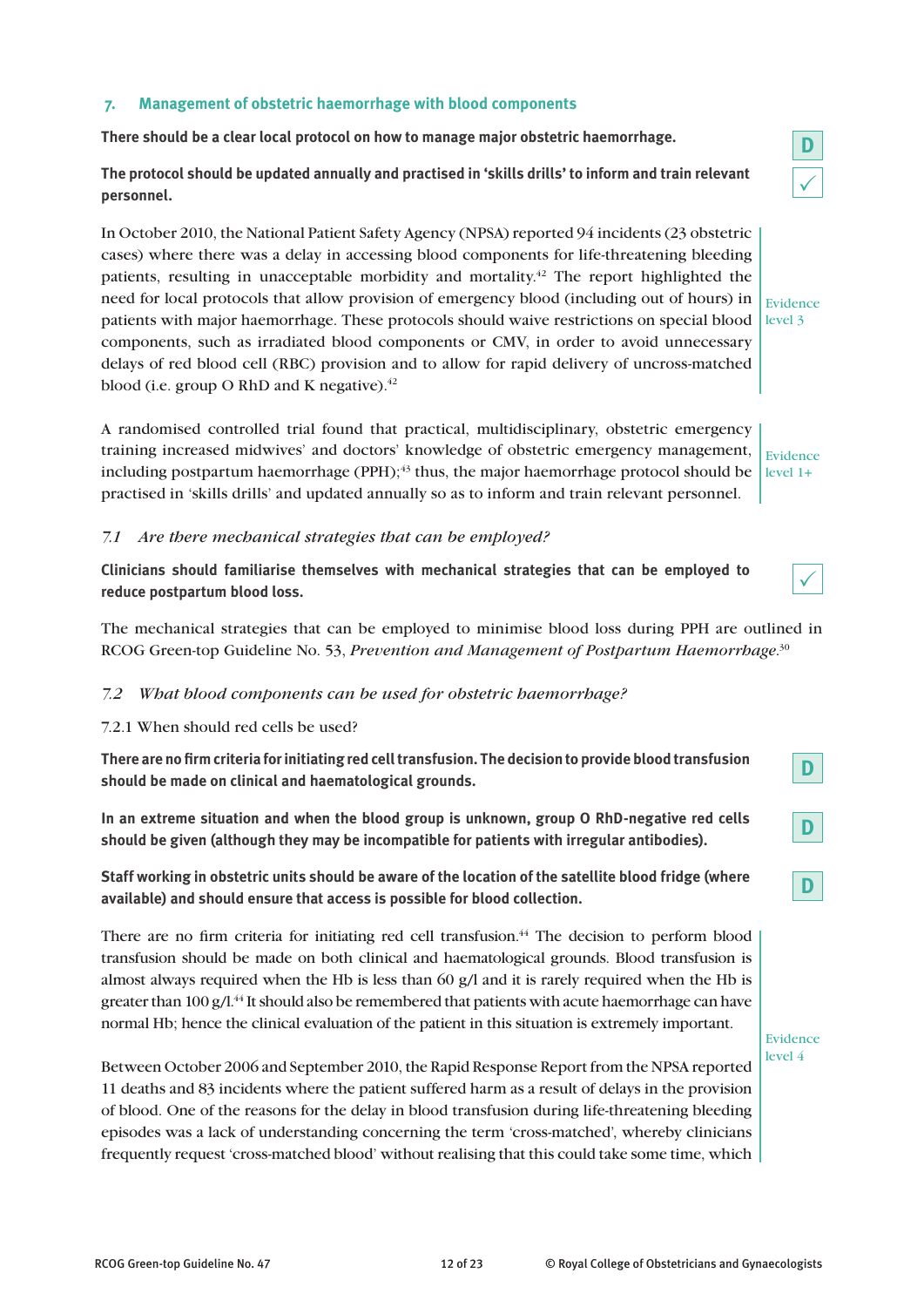is not optimal in an emergency.<sup>42</sup> Thus, in the event of life-threatening haemorrhage, even if a woman has RBC alloantibodies, the transfusion of group O RhD-negative red cells, or groupspecific red cells, must not be delayed.

In order to facilitate the immediate provision of uncross-matched group O red cell units for patients who suffer massive haemorrhage, some National Health Service (NHS) organisations have introduced satellite blood fridges in different clinical areas. Medical staff working in these organisations and who are involved in the management of major bleeding should be aware of the fridge location and should ensure that access is possible for blood collection.<sup>42</sup> Evidence level 4

7.2.2 In what circumstances should fresh frozen plasma (FFP) and cryoprecipitate be used?

**FFP at a dose of 12–15 ml/kg should be administered for every 6 units of red cells during major obstetric haemorrhage. Subsequent FFP transfusion should be guided by the results of clotting tests if they are available in a timely manner, aiming to maintain prothrombin time (PT) and activated partial thromboplastin time (APTT) ratios at less than 1.5 x normal.**

**It is essential that regular full blood counts and coagulation screens (PT, APTT and fibrinogen) are performed during the bleeding episode.**

**Cryoprecipitate at a standard dose of two 5-unit pools should be administered early in major obstetric haemorrhage. Subsequent cryoprecipitate transfusion should be guided by fibrinogen results, aiming to keep levels above 1.5 g/l.**

**The FFP and cryoprecipitate should ideally be of the same group as the recipient. If unavailable, FFP of a different ABO group is acceptable providing that it does not have a high titre of anti-A or anti-B activity.**

**No anti-D prophylaxis is required if a RhD-negative woman receives RhD-positive FFP or cryoprecipitate.**

Observational studies in military combat casualties have suggested that early administration of FFP in high ratios improves clinical outcomes of trauma bleeding patients. $45-47$  However, due to the lack of randomised controlled trials, the optimum FFP-to-RBC ratio for management of major bleeding remains unknown.<sup>48–51</sup> Further, no studies have evaluated the optimum dose of FFP during major bleeding. Until further evidence becomes available, we recommend that FFP at a dose of 12–15 ml/kg should be administered for every 6 units of red cells during a major obstetric bleed.30

Subsequent FFP transfusion should be guided by the results of clotting tests (if they are available in a timely manner), aiming to maintain PT and APTT ratios at less than  $1.5 \times$  normal.<sup>52</sup>

Evidence level 4

Once the FFP has been ordered, it takes at least 30 minutes to thaw and issue.<sup>52</sup> During this time, resuscitation should be continued with volume expanding fluids or red cells as appropriate.

It should be borne in mind that, at present in the UK, most units of FFP (as is the case with red cells, platelets and cryoprecipitate) are not virally inactivated and that transfusion with these products offers a small risk of transfusion-transmitted infection.<sup>52</sup>

Full blood counts play an important role in guiding red cell and platelet transfusion during major haemorrhage, while PT/APTT and fibrinogen results should be used to guide FFP and cryoprecipitate transfusion respectively.53

 $\checkmark$ 

**D**

**D**

**D**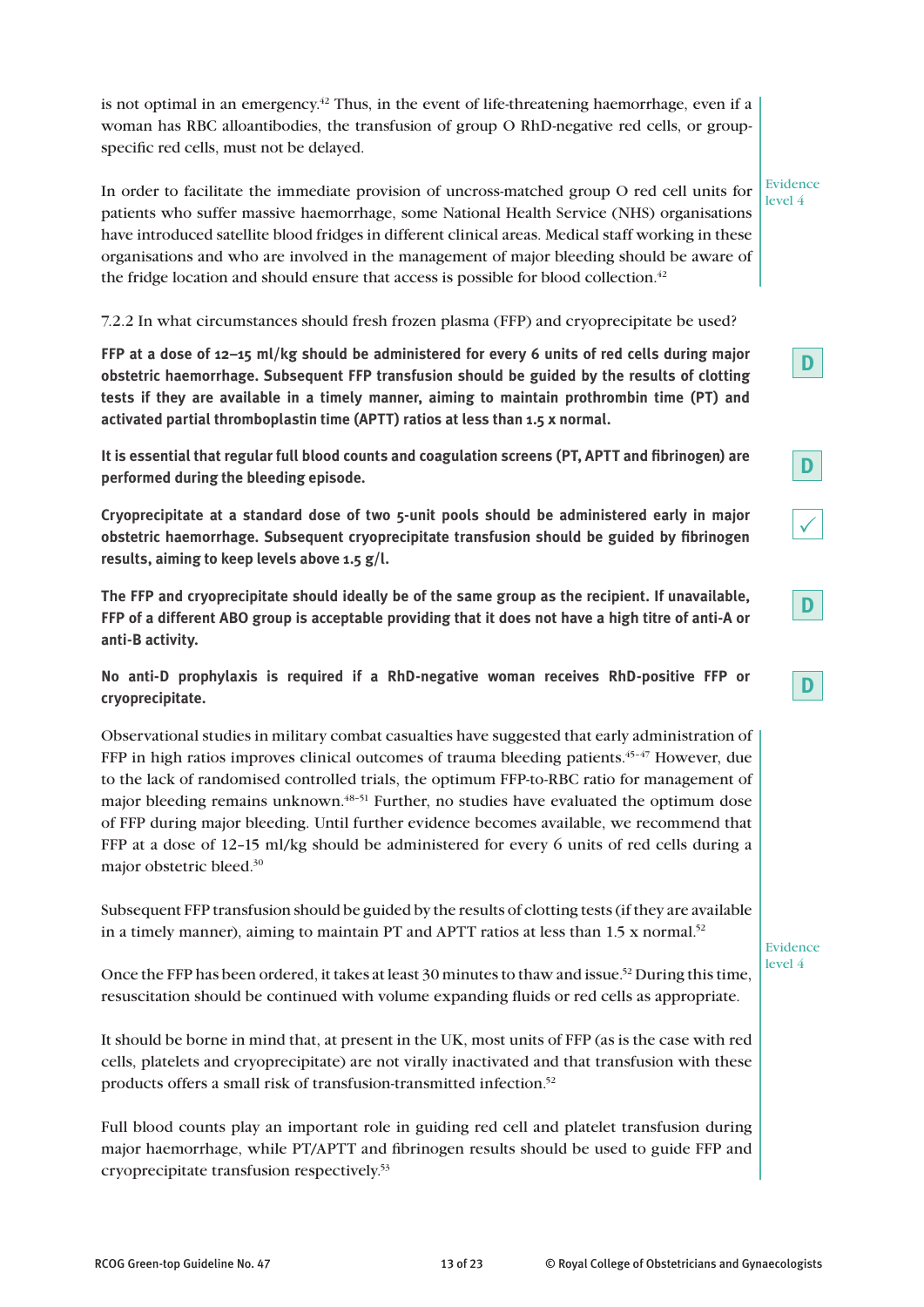Observational studies have indicated that a fibrinogen level of less than 2.9 g/l is associated with increased risk of PPH.<sup>54</sup> One study showed that the decrease in fibrinogen levels was an early predictor of PPH and that the risk for severe PPH was 2.63-fold higher for each 1 g/l decrease in fibrinogen, with the positive predictive value being 100% if the fibrinogen level was 2 g/l or less.<sup>55</sup> It is important to recognise that during pregnancy fibrinogen levels increase above normal ranges (varying between 3.5 and 6.5 g/l) and the above studies have indicated that during PPH a fibrinogen level of 2.0 g/l or less is abnormally low.

Evidence level 3

Although the above studies have indicated that fibrinogen levels reduce significantly during PPH, no clinical studies have looked into the timing of when to introduce fibrinogen replacement therapy during PPH and what the minimum fibrinogen level should be when managing PPH. Cryoprecipitate at a standard dose of two 5-unit pools should be administered early in major obstetric haemorrhage and subsequent cryoprecipitate transfusion should be guided by fibrinogen results, aiming to keep a fibrinogen level of more than 1.5 g/l.

In order to avoid the low risk of ABO-associated haemolysis, FFP and cryoprecipitate should ideally be of the same blood group as the recipient. If this is not possible, FFP of a different group may be acceptable if it does not possess high-titre anti-A or anti-B activity.<sup>52</sup> Evidence level 3

Sensitisation following the administration of RhD-positive FFP or cryoprecipitate to RhDnegative patients is most unlikely; hence no anti-D prophylaxis is required if a RhD-negative woman receives RhD-positive FFP or cryoprecipitate.<sup>52</sup> Evidence level 2–

7.2.3 When should platelets be used?

**Aim to maintain the platelet count above 50 x 109 /l in the acutely bleeding patient.**

**A platelet transfusion trigger of 75 x 109 /l is recommended to provide a margin of safety.**

**The platelets should ideally be group compatible. RhD-negative women should also receive RhDnegative platelets.**

The platelet count should not be allowed to fall below  $50 \times 10^9/1$  in the acutely bleeding patient as this represents the critical level for haemostasis. Such a low platelet count may be anticipated when approximately two blood volumes have been replaced by fluid or blood components.<sup>56</sup> A platelet transfusion trigger of 75 x 10<sup>9</sup>/l is recommended in a patient with ongoing bleeding, so as to provide a margin of safety.<sup>57</sup>

Platelets may not be on-site in many units; therefore their need should be anticipated and good communication with the transfusion laboratory maintained.

Platelet concentrates should ideally be of the same ABO group as the recipient. ABO-nonidentical platelet transfusions have been associated with poorer platelet count increments in some studies, but this is not usually clinically significant in terms of the haemostatic effectiveness of the platelet transfusion.58 Administration of ABO-nonidentical platelets is an acceptable transfusion practice, in particular, when platelet concentrates are in short supply or when human leucocyte antigen (HLA)-matched platelets are required and the best match is not ABO compatible.<sup>58</sup>

Evidence level 3

In order to avoid the development of anti-D antibodies, RhD-negative platelet concentrates should be given where possible to RhD-negative women of childbearing potential.<sup>58</sup>

If RhD-positive platelets are transfused to a RhD-negative woman of childbearing potential, anti-D immunoglobulin should be administered. A dose of 250 iu anti-D immunoglobulin is sufficient to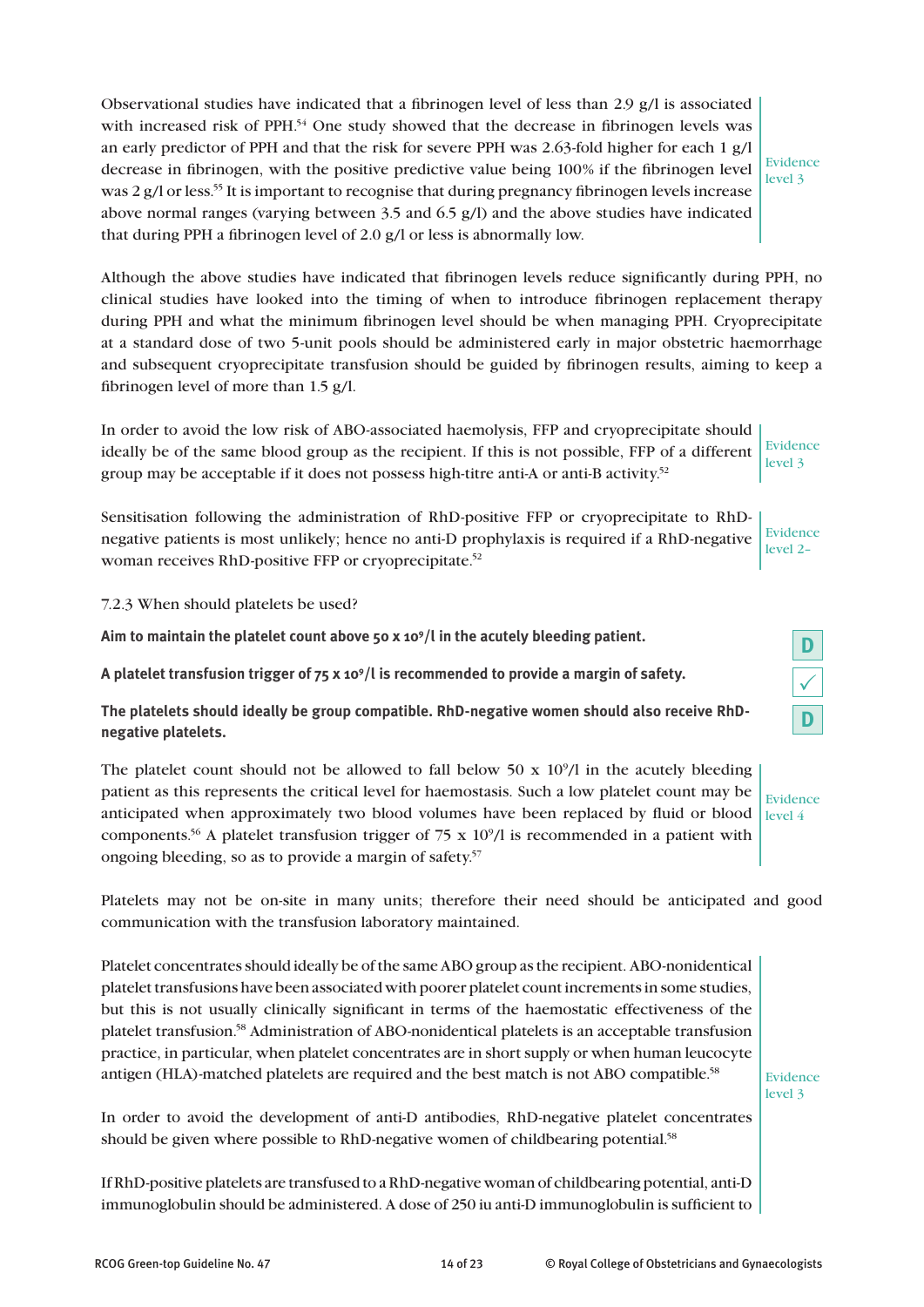cover five adult therapeutic doses of platelets given within a 6-week period. This may be given  $\vert$  Evidence subcutaneously to minimise bruising and haematomas in thrombocytopenic women.<sup>58</sup>

Platelets may be given via an unused blood giving set, although a platelet giving set reduces wastage because it has less dead space. Transfusion of platelets through a giving set previously used for red cells is not recommended.<sup>59</sup> Evidence level 4

#### 7.2.4 Is there a role for near patient testing of coagulation?

**Centres that are using thromboelastography (TEG®, Haemonetics, Braintree, Massachusetts, USA) or rotation thromboelastometry (ROTEM®, Tem, Munich, Germany) for guiding blood transfusion during major obstetric haemorrhage must ensure that their transfusion algorithm protocol has been validated and that quality assurance measures are followed.**

TEG® and ROTEM® are viscoelastic whole-blood assays that provide information on the coagulation process through the graphic display of clot initiation, propagation and lysis. Experiences in cardiac and liver surgery have suggested that TEG® or ROTEM® can be used to guide transfusion of blood components, although currently there is no validated transfusion algorithm for TEG®/ROTEM®. NHS Quality Improvement Scotland (now known as Healthcare Improvement Scotland) has reviewed the evidence on the clinical and cost effectiveness of TEG®/ROTEM® in liver and cardiac surgery; the report concluded that this intervention is costeffective (assuming a usage of 200 tests annually) since it reduces inappropriate transfusions, thus improving transfusion management and patients' clinical outcome.<sup>60</sup>

There are no randomised controlled trials on the use of TEG® or ROTEM® in major obstetric haemorrhage. At the current time, unless a centre has special expertise in the use of TEG®/ROTEM®, conventional testing should be performed regularly during major obstetric haemorrhage to guide transfusion of blood components.

If hospitals are using TEG® or ROTEM® for guiding blood transfusion during major obstetric haemorrhage, it is important that the transfusion algorithm protocol has been validated and that quality assurance measures are followed.<sup>61</sup> Evidence level 2–

#### **8. Pharmacological strategies for management of major obstetric haemorrhage**

#### *8.1 Is there a role for recombinant factor VIIa (rFVIIa) therapy?*

**The use of rFVIIa may be considered as a treatment for life-threatening PPH, but should not delay or be considered a substitute for a live-saving procedure such as embolisation or surgery, or transfer to a referral centre.**

Factor VIIa has a pivotal role in initiating the process of blood coagulation. Recombinant factor VIIa (rFVIIa) is licensed for treatment of inherited bleeding disorders. Outside of these settings, a review of 35 randomised controlled trials that used rFVIIa on an off-licence basis demonstrated that rFVIIa significantly increased the risk of arterial thrombosis.<sup>62</sup> Evidence  $level 1+$ 

There have been no randomised controlled trials to assess the efficacy of rFVIIa in PPH. A number of case series and national registries have indicated that administration of rFVIIa during PPH might reduce bleeding and transfusion requirements. However, none of these reports were powered to assess the safety of rFVIIa. Moreover, these studies vary significantly with respect to the timing and dosing of rFVIIa administration.<sup>63–65</sup> The incidence of thrombotic complications in a review of 272 women with PPH who had received rFVIIa was reported to be 2.5%.<sup>66</sup>

Evidence level 3

level 3

**D**

Evidence level 1–

**D**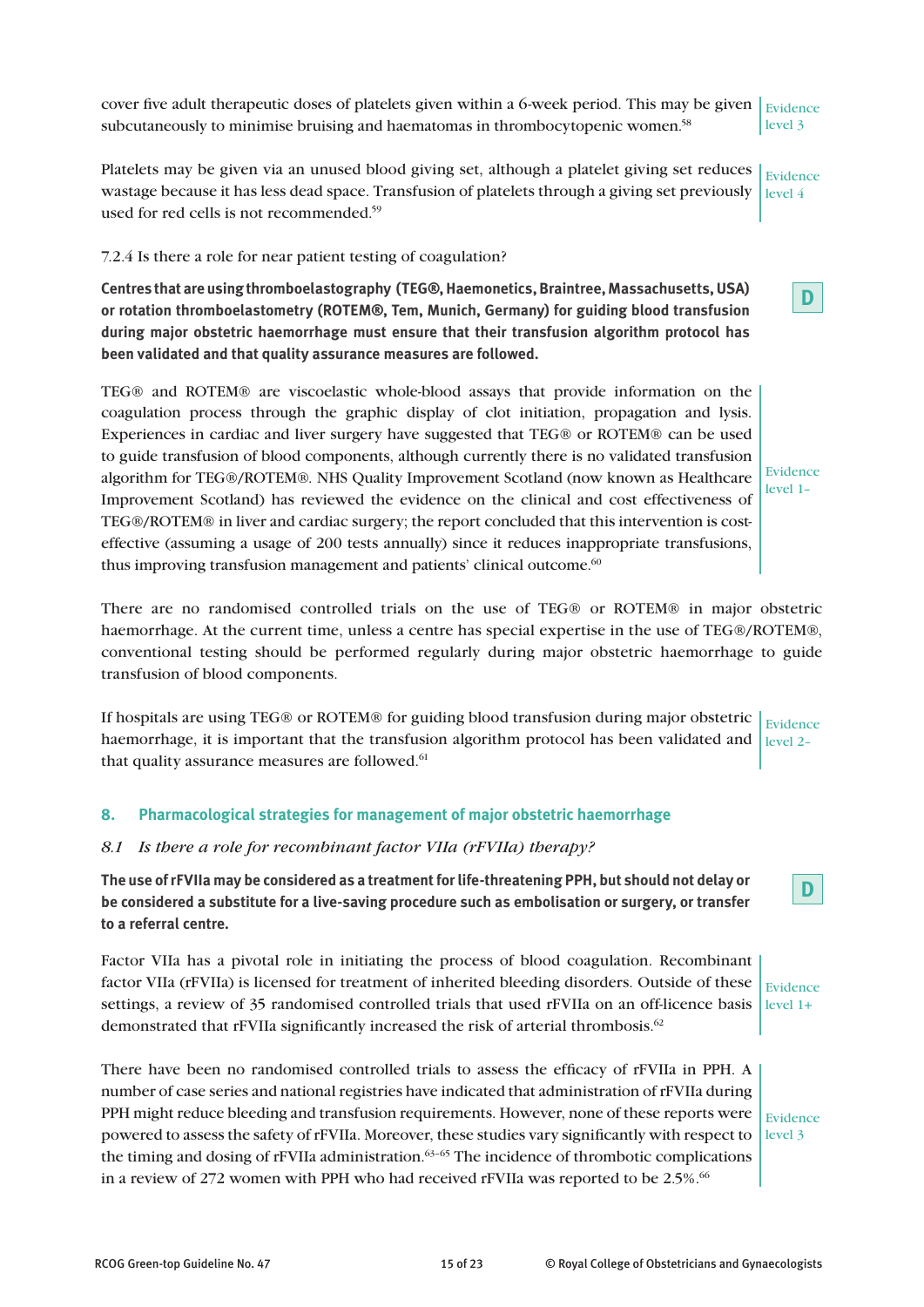There is no evidence to support the prophylactic use of rFVIIa to reduce blood loss for caesarean sections.

In order to ensure the maximum effect of rFVIIa on clot formation, attempts should be made  $\vert_{\rm Evidence}$ to correct thrombocytopenia, acidosis and hypofibrinogenaemia. $67$ level 4

In the event of intractable obstetric haemorrhage, the administration of rFVIIa may be an option to be discussed with the haematologists. It is important that each unit or hospital prepares local guidance on indications for rFVIIa in managing intractable obstetric haemorrhage. A protocol should be available for how to procure it urgently.

#### *8.2 Is there a role for fibrinogen concentrate therapy?*

**Fibrinogen concentrate is not licensed in the UK for the management of acquired bleeding disorders. Thus, its use in PPH should be considered only in the context of clinical trials.**

The main advantages of fibrinogen concentrate compared with cryoprecipitate are faster reconstitution, ease of use and not requiring thawing or ABO compatibility. No randomised controlled trials or prospective clinical studies have assessed the efficacy of fibrinogen concentrate in obstetric haemorrhage. One retrospective study compared the clinical outcomes of 20 and 14 women with PPH who had received fibrinogen concentrate and cryoprecipitate respectively.<sup>68</sup> There were no significant differences between the two groups with regard to estimated blood loss, RBC transfusion, FFP transfusion and high dependency unit or intensive therapy unit stay.

#### *8.3 Is there a role for antifibrinolytics?*

**For those centres not participating in clinical trials, consideration should be given to using tranexamic acid during major obstetric haemorrhage.**

The main antifibrinolytic agent used in the UK is tranexamic acid. Tranexamic acid is a synthetic derivative of the amino acid lysine that reversibly binds to the lysine-binding sites of the plasminogen molecule. In doing so, it prevents activation of plasminogen to plasmin, leading to inhibition of fibrinolysis. The CRASH-2 study showed that tranexamic acid reduces mortality in bleeding trauma patients without an increase in the rate of venous thromboembolism.<sup>69</sup>

In obstetric settings, several small randomised trials have compared the use of tranexamic acid with placebo<sup>70–72</sup> or no treatment.<sup>73–76</sup> Apart from one study,<sup>75</sup> all others were performed in women undergoing caesarean section. The overall conclusion was that tranexamic acid significantly reduces blood loss.77 However, none of these trials were statistically powered to assess mortality rates and the safety of tranexamic acid. Further, they were heterogenous in their definition of PPH, the dosing of tranexamic acid and the timing when blood loss was measured.

#### **9. How should intrapartum anaemia be managed?**

**In addition to major haemorrhage guidelines, obstetric units should have guidelines on criteria for red cell transfusion in anaemic women who are not actively bleeding. If the Hb is less than 70 g/l in labour or in the immediate postpartum period, the decision to transfuse should be made according to the individual's medical history and symptoms.**

Concerns about the safety and availability of donor blood have promoted greater scrutiny of blood transfusion practice with a focus on restrictive transfusion triggers and avoidance strategies where available. Outside the context of major haemorrhage, there is little evidence of the benefit of blood transfusion in fit, healthy, asymptomatic patients. The decision to transfuse must be based on careful clinical assessment in conjunction with the Hb level.

Evidence level 4

**D**

**D**

Evidence level 1–

Evidence level 2–

Evidence level 2–

 $\checkmark$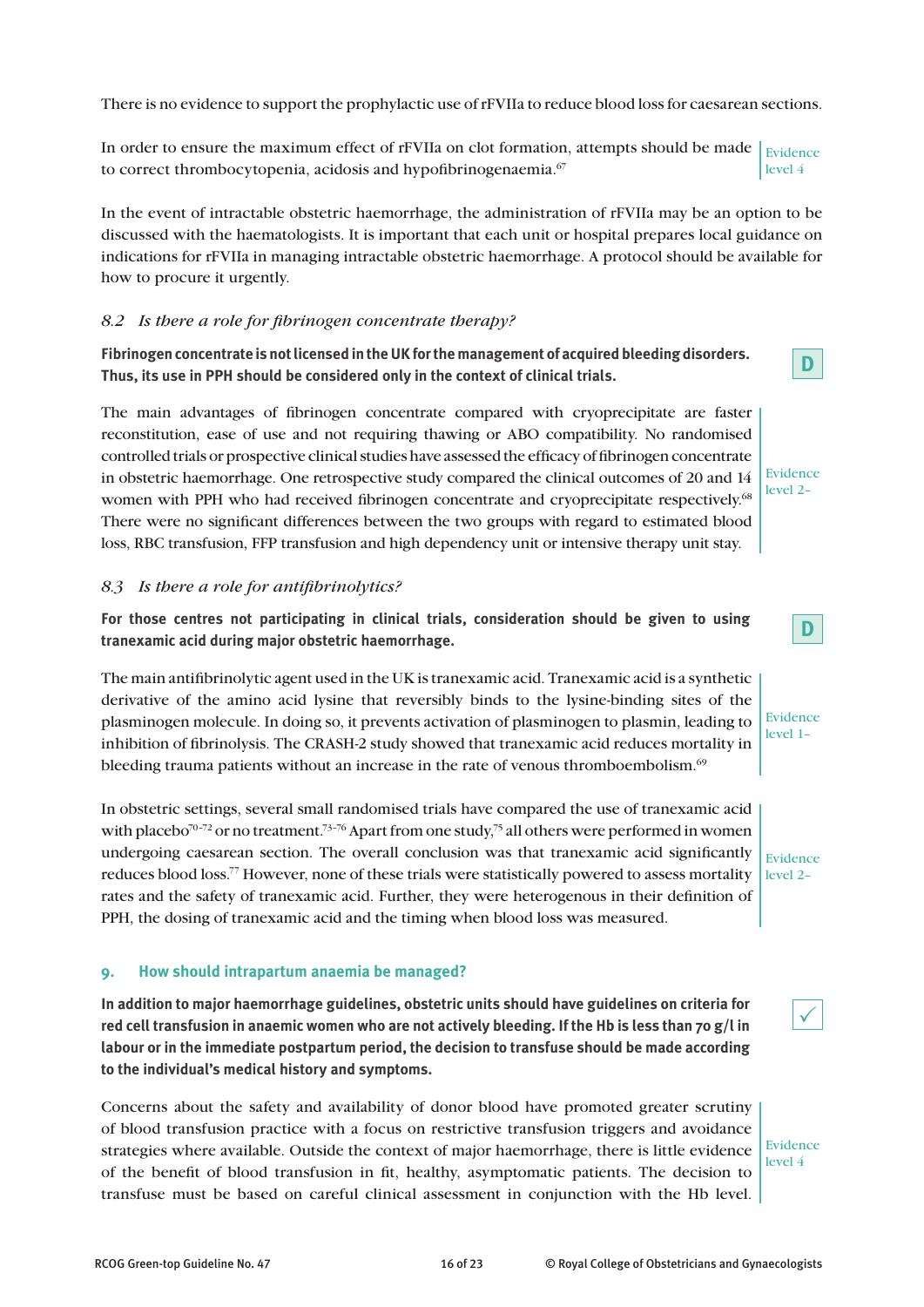**discussed and documented during the antenatal period.**

**blood components should be considered early.**

**IOCS has a role in the management of patients who refuse allogeneic blood transfusion.**

There are additional challenges in the management of pregnancy in mothers refusing blood transfusion, including for religious reasons, i.e. Jehovah's Witnesses (JW), with a higher risk of morbidity and mortality.80–82 Accordingly, all women declining blood transfusion require careful multidisciplinary planning with senior clinician input during pregnancy to minimise anaemia and to manage blood loss. Early use of iron replacement is indicated with, if needed, use of intravenous iron.<sup>83,84</sup> Evidence level 2–

Antenatal planning is essential and haematinic deficiencies should be corrected if the Hb is less than 105 g/l for all women before delivery.

The treating clinician will need to establish which blood components or blood-sparing techniques (e.g. clotting factor products) are acceptable. An example of a suggested care plan for managing women refusing blood transfusion is available at: http://www.transfusionguidelines.org.uk/transfusion-handbook/12 management-of-patients-who-do-not-accept-transfusion/12-2-jehovah-s-witnesses-and-blood-transfusion.

The woman should have an opportunity to discuss consent alone (witnessed) with an experienced clinician. Treating clinicians should ensure that the woman is fully informed of the risks of refusing transfusion and of maternal mortality data for JW compared with non-JW women.80 This needs to be handled sensitively to avoid any possibility of coercion.

An advance directive should be completed and carried in the hand-held notes, although a woman should always be given the opportunity to change her mind about the use of blood products.

The woman may wish to wear a 'no blood' wristband to make it clear to all members of the treating team that blood transfusion is not to be used.

#### **10. How should women with postpartum anaemia be managed in the postnatal period?**

**If the Hb is less than 70 g/l in the postnatal period, where there is no ongoing or threat of bleeding, the decision to transfuse should be made on an informed individual basis.**

Audits indicate that a high proportion of blood transfusions administered in the postpartum period may be inappropriate, with underutilisation of iron supplements.<sup>78,79</sup> Prompt recognition of iron deficiency in the antenatal period followed by iron therapy may reduce the subsequent need for blood transfusion.<sup>4</sup> If, after careful consideration, elective transfusion is required, level 4 women should be fully counselled about the potential risks. Written information should be provided and valid informed consent should be obtained before the transfusion is administered.

## **11. How should women who decline blood products be managed?**

**Hb should be optimised prior to delivery to prevent avoidable anaemia.**

**Consent/refusal of blood and components or other transfusion-sparing techniques should be** 

**Use of pharmacological, mechanical and surgical procedures to avert the use of banked blood and** 

**D**

 $\checkmark$ 

 $\checkmark$ 

Evidence

 $\checkmark$ 

**C**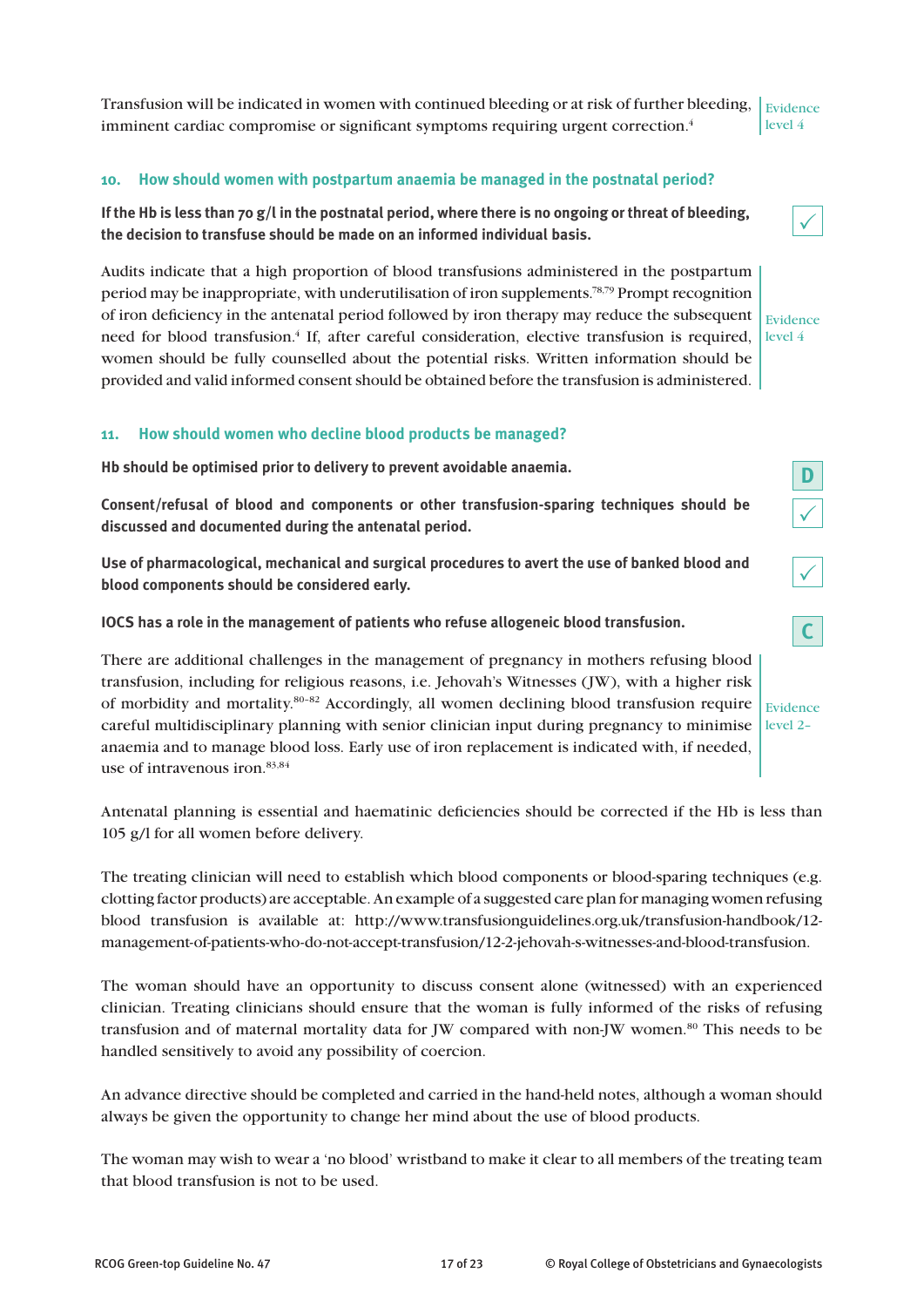The use of a Patient Blood Management (PBM) programme is recommended by AABB (formerly the American Association of Blood Banks), the Australian National Blood Authority and the National Blood Transfusion Committee, which covers England and North Wales (see section 14). PBM involves an all-encompassing approach to avoid unnecessary transfusion by optimising preoperative/predelivery Hb, avoiding overtransfusion, using cell salvage where appropriate, accepting evidence-based lower transfusion triggers and using intravenous or oral iron supplements in women who are not actively bleeding and are cardiovascularly stable.<sup>85</sup>

Evidence level 4

The *Code of Practice for the Surgical Management of Jehovah's Witnesses* by the Royal College of Surgeons of England and *Management of Anaesthesia for Jehovah's Witnesses* by the Association of Anaesthetists of Great Britain and Ireland provide useful information.<sup>86,87</sup>

Evidence from orthopaedic and cardiac surgery supports the premise that use of autologous blood from IOCS decreases the requirement for allogeneic transfusion. In one study with 68 patients included in the review by NICE, the mean postoperative Hb level was significantly greater in the group that had blood cell salvage compared with the control group (104 [SD  $\vert$  Evidence 15] versus 81 [SD 14]  $g$ /l). Also, 2.9% (1/34) of patients who received cell salvage required level 2+ an allogeneic blood transfusion compared with  $23.5\%$   $(8/34)$  of the control group.<sup>88</sup> Current evidence supports the use of IOCS in obstetrics, which has been endorsed by several bodies and is likely to become increasingly commonplace.<sup>37</sup>

#### **12. Recommendations for future research**

- Define the coagulation abnormalities during major obstetric haemorrhage and investigate the role of point of care testing (i.e. TEG® or ROTEM®) in the diagnosis and management of obstetric haemorrhage.
- l Determine the optimal dose and timing of cryoprecipitate and FFP transfusion during major obstetric haemorrhage.
- Randomised controlled trials are needed to determine the role of fibrinogen concentrate during major haemorrhage. The WOMAN study (Clinicaltrials.gov ID: NCT00872469), a large, international, randomised, double-blind, placebo-controlled trial, will be addressing the role of tranexamic acid in women with a clinical diagnosis of PPH and data collection is due to finish in 2016.

#### **13. Auditable topics**

#### *Standards for audit of documentation:*

- l Provision of local protocols for the management of massive obstetric haemorrhage in all obstetric hospitals (100%).
- 100% of the staff members, including clinicians, midwives, biomedical scientists and porters, are familiar with this local protocol.
- **•** Provision of local guidelines for red cell transfusion in anaemic women who are not actively bleeding (100%).
- Provision of local guidelines for the treatment of antenatal and postnatal anaemia (100%).
- Documentation of the reasons for transfusion in all patients receiving blood products (100%).

#### *Standards for audit of practice:*

- Proportion of cases of major obstetric haemorrhage that were incident reported (100%).
- All cases of major obstetric haemorrhage to be reviewed to ensure that the communication chain worked and that there was no delay in the provision of blood products (100%).
- **•** Provision of written information on the risks of blood transfusion to women who are transfused (100%).
- All women who have had a blood transfusion should have their post-transfusion Hb checked (100%).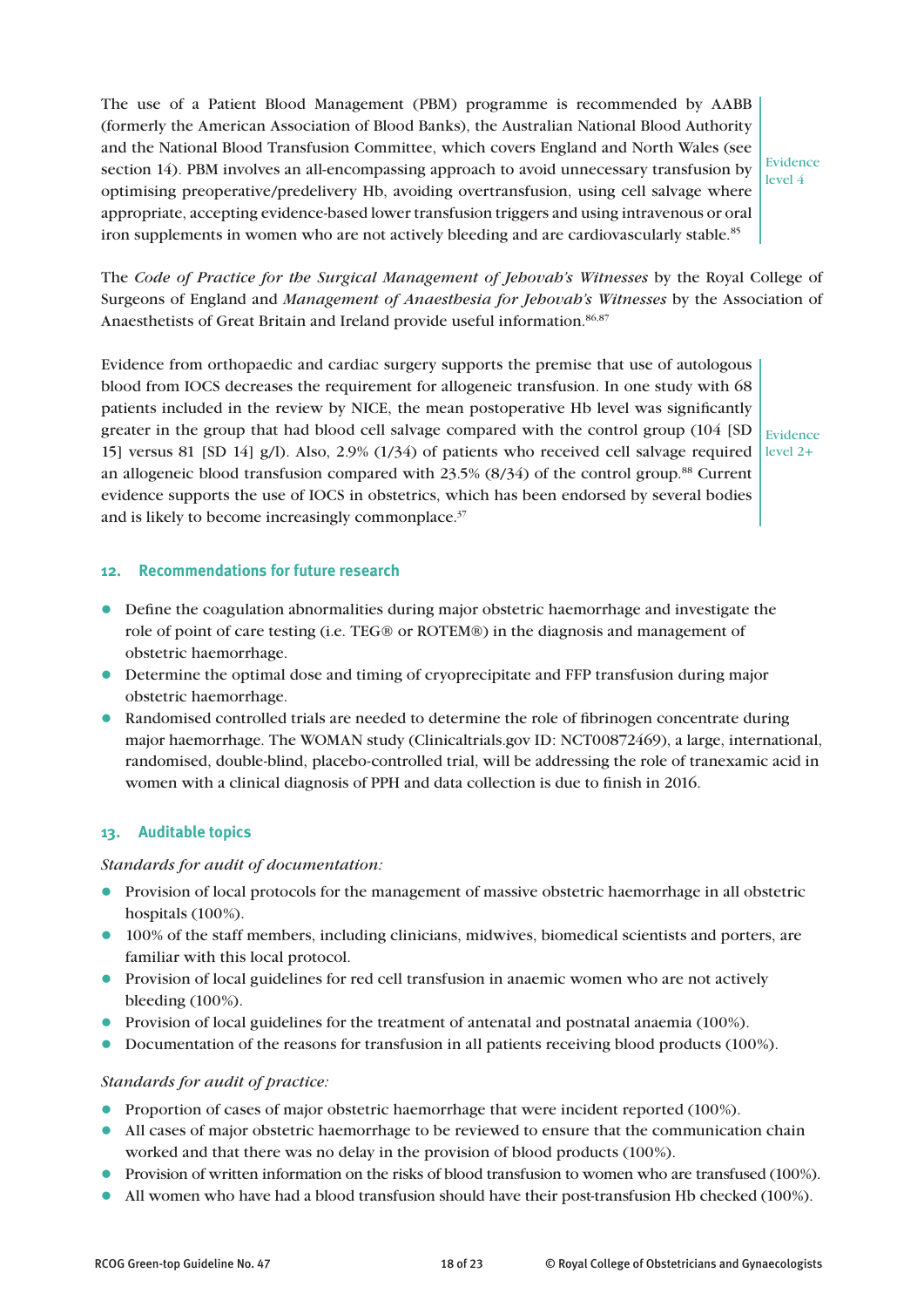#### **14. Useful links and support groups**

- l NHS Blood and Transplant. *Patient Information Leaflets* [http://hospital.blood.co.uk/ patient-services/patient-blood-management/patient-information-leaflets/].
- l NHS Choices. *Blood transfusion* [http://www.nhs.uk/Conditions/Blood-transfusion/Pages/ Introduction.aspx].
- l Joint United Kingdom (UK) Blood Transfusion and Tissue Transplantation Services Professional Advisory Committee. *UK Cell Salvage Action Group* [http://www.transfusionguidelines.org.uk/ transfusion-practice/uk-cell-salvage-action-group].
- Patient Blood Management
	- m AABB. *Patient Blood Management* [http://www.aabb.org/pbm/Pages/default.aspx].
	- m National Blood Authority Australia. *Patient Blood Management Guidelines* [http://www. blood.gov.au/pbm-guidelines].
	- m Joint United Kingdom (UK) Blood Transfusion and Tissue Transplantation Services Professional Advisory Committee. *Patient Blood Management* [http://www.transfusionguidelines.org.uk/ uk-transfusion-committees/national-blood-transfusion-committee/patient-blood-management].
- l The Royal College of Surgeons of England. *Code of Practice for the Surgical Management of Jehovah's Witnesses*. London: The Royal College of Surgeons of England; 2002 [http://www.rcseng. ac.uk/publications/docs/jehovahs\_witness.html].

#### **References**

- 1. Knight M, Kenyon S, Brocklehurst P, Neilson J, Shakespeare J, Kurinczuk JJ, editors, on behalf of MBRRACE-UK. *Saving Lives, Improving Mothers' Care - Lessons learned to inform future maternity care from the UK and Ireland Confidential Enquiries into Maternal Deaths and Morbidity 2009–12*. Oxford: National Perinatal Epidemiology Unit, University of Oxford; 2014.
- 2. Centre for Maternal and Child Enquiries (CMACE). Saving Mothers' Lives: reviewing maternal deaths to make motherhood safer: 2006–08. The Eighth Report on Confidential Enquiries into Maternal Deaths in the United Kingdom. *BJOG* 2011;118 Suppl 1:1–203.
- 3. Serious Hazards of Transfusion Steering Group. *Serious Hazards of Transfusion Annual Report 2013*. Manchester: SHOT; 2013.
- 4. Pavord S, Myers B, Robinson S, Allard S, Strong J, Oppenheimer C. UK guidelines on the management of iron deficiency in pregnancy. *Br J Haematol* 2012;156:588–600.
- 5. World Health Organization. *Iron Deficiency Anaemia: Assessment, Prevention and Control. A guide for programme managers*. Geneva: WHO; 2001.
- 6. World Health Organization. *The Prevalence of Anaemia in Women: A tabulation of available information*. 2nd ed. Geneva: WHO; 1992.
- 7. Centers for Disease Control (CDC). CDC criteria for anemia in children and childbearing-aged women. *MMWR Morb Mortal Wkly Rep* 1989;38:400–4.
- 8. Adams PC, Reboussin DM, Press RD, Barton JC, Acton RT, Moses GC, et al. Biological variability of transferrin saturation and unsaturated iron-binding capacity. *Am J Med* 2007;120:999.e1–7.
- 9. National Institute for Health and Clinical Excellence. *Antenatal care*. NICE clinical guideline 62. [Manchester]: NICE; 2008.
- 10. National Institute for Health and Clinical Excellence. *Multiple pregnancy: The management of twin and triplet pregnancies in the antenatal period*. NICE clinical guideline 129. Manchester: NICE; 2011.
- 11. Haider BA, Olofin I, Wang M, Spiegelman D, Ezzati M, Fawzi WW. Anaemia, prenatal iron use, and risk of adverse pregnancy outcomes: systematic review and meta-analysis. *BMJ* 2013;346:f3443.
- 12. Pena-Rosas JP, De-Regil LM, Dowswell T, Viteri FE. Daily oral iron supplementation during pregnancy. *Cochrane Database Syst Rev* 2012;(12):CD004736.
- 13. Pena-Rosas JP, De-Regil LM, Dowswell T, Viteri FE. Intermittent oral iron supplementation during pregnancy. *Cochrane Database Syst Rev* 2012;(7):CD009997.
- 14. Bhandal N, Russell R. Intravenous versus oral iron therapy for postpartum anaemia. *BJOG* 2006;113:1248–52.
- 15. Lynch SR. Interaction of iron with other nutrients. *Nutr Rev* 1997;55:102–10.
- 16. Zimmermann R, Breymann C, Huch R, Huch A. rHuEPO in the treatment of postpartum anemia: subcutaneous versus intravenous administration. *Clin Investig* 1994;72(6 Suppl):S25–30.
- 17. Braga J, Marques R, Branco A, Gonçalves J, Lobato L, Pimentel JP, et al. Maternal and perinatal implications of the use of human recombinant erythropoietin. *Acta Obstet Gynecol Scand* 1996;75:449–53.
- 18. Prendiville WJ, Harding JE, Elbourne DR, Stirrat GM. The Bristol third stage trial: active versus physiological management of third stage of labour. *BMJ* 1988;297:1295–1300.
- 19. Prendiville WJ, Elbourne D, McDonald S. Active versus expectant management in the third stage of labour. *Cochrane Database Syst Rev* 2000;(2):CD000007.
- 20. Rogers J, Wood J, McCandlish R, Ayers S, Truesdale A, Elbourne D. Active versus expectant management of third stage of labour: the Hinchingbrooke randomised controlled trial. *Lancet* 1998;351:693–9.
- 21. Advisory Committee on the Safety of Blood, Tissues and Organs. *Patient consent for blood transfusion*. London: Department of Health; 2011.
- 22. British Committee for Standards in Haematology. *Guideline on the Administration of Blood Components*. London: BCSH; 2009.
- 23. United Kingdom Blood Services; Norfolk D, editor. *Handbook of Transfusion Medicine*. 5th ed. Norwich: TSO; 2014.
- 24. Friedman MT, Ebrahim A. Adequacy of physician documentation of red blood cell transfusion and correlation with assessment of transfusion appropriateness. *Arch Pathol Lab Med* 2006;130:474–9.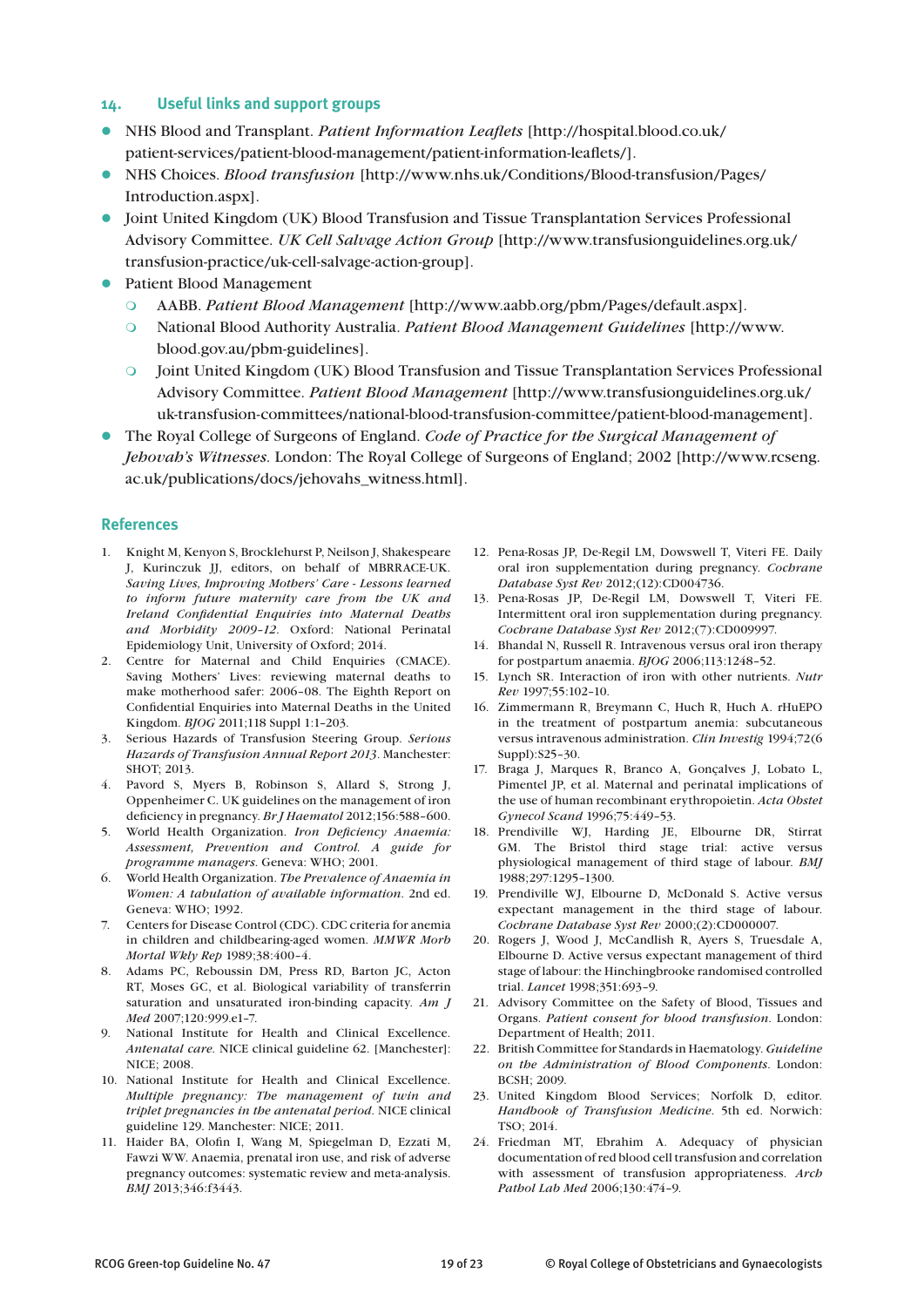- 25. Royal College of Obstetricians and Gynaecologists. *The Management of Women with Red Cell Antibodies during Pregnancy*. Green-top Guideline No. 65. London: RCOG; 2014.
- 26. National Collaborating Centre for Women's and Children's Health. *Antenatal Care*. Clinical Guideline No. 6. London: RCOG Press; 2008.
- 27. British Committee for Standards in Haematology. *Guideline for blood grouping and antibody testing in pregnancy*. London: BCSH; 2006.
- 28. British Committee for Standards in Haematology, Milkins C, Berryman J, Cantwell C, Elliott C, Haggas R, et al. Guidelines for pre-transfusion compatibility procedures in blood transfusion laboratories. *Transfus Med* 2013;23:3–35.
- 29. Klein HG, Anstee DJ. *Mollison's Blood Transfusion in Clinical Medicine*. 11th ed. Oxford: Blackwell Publishing; 2006.
- 30. Royal College of Obstetricians and Gynaecologists. *Prevention and Management of Postpartum Haemorrhage*. Green-top Guideline No. 52. London: RCOG; 2009.
- 31. Advisory Committee on the Safety of Blood, Tissues and Organs. *Cytomegalovirus tested blood components. Position statement*. London: Department of Health; 2012.
- 32. Laupacis A, Brown J, Costello B, Delage G, Freedman J, Hume H, et al. Prevention of posttransfusion CMV in the era of universal WBC reduction: a consensus statement. *Transfusion* 2001;41:560–9.
- 33. Henry DA, Carless PA, Moxey AJ, O'Connell D, Forgie MA, Wells PS, et al. Pre-operative autologous donation for minimising perioperative allogeneic blood transfusion. *Cochrane Database Syst Rev* 2002;(2):CD003602.
- 34. National Blood Authority Australia. *Guidance for the provision of Intraoperative Cell Salvage*. Canberra: National Blood Authority; 2014 [http://www.blood.gov.au/ system/files/documents/ics-guidance-march-2014\_1.pdf]. Accessed 2015 Apr 15.
- 35. Joint United Kingdom (UK) Blood Transfusion and Tissue Transplantation Services Professional Advisory Committee (JPAC). Intraoperative Cell Salvage Education [http://transfusionguidelines.org.uk/transfusion-practice/ uk-cell-salvage-action-group/intraoperative-cell-salvageeducation]. Accessed 2015 Apr 15.
- 36. Goodnough LT, Monk TG, Sicard G, Satterfield SA, Allen B, Anderson CB, et al. Intraoperative salvage in patients undergoing elective abdominal aortic aneurysm repair: an analysis of cost and benefit. *J Vasc Surg* 1996;24:213–8.
- 37. National Institute for Health and Clinical Excellence. *Intraoperative blood cell salvage in obstetrics*. NICE interventional procedure guidance 144. Manchester: NICE; 2005.
- 38. Allam J, Cox M, Yentis SM. Cell salvage in obstetrics. *Int J Obstet Anesth* 2008;17:37–45.
- 39. Geoghegan J, Daniels JP, Moore PA, Thompson PJ, Khan KS, Gülmezoglu AM. Cell salvage at caesarean section: the need for an evidence-based approach. *BJOG* 2009;116:743–7.
- 40. Waters JH, Biscotti C, Potter PS, Phillipson E. Amniotic fluid removal during cell salvage in the cesarean section patient. *Anesthesiology* 2000;92:1531–6.
- 41. Catling SJ, Williams S, Fielding AM. Cell salvage in obstetrics: an evaluation of the ability of cell salvage combined with leucocyte depletion filtration to remove amniotic fluid from operative blood loss at caesarean section. *Int J Obstet Anesth* 1999;8:79–84.
- 42. National Patient Safety Agency. *Rapid Response Report NPSA/2010/017. The transfusion of blood and blood components in an emergency*. London: NPSA; 2010.
- 43. Crofts JF, Ellis D, Draycott TJ, Winter C, Hunt LP, Akande VA. Change in knowledge of midwives and obstetricians following obstetric emergency training: a randomised controlled trial of local hospital, simulation centre and teamwork training. *BJOG* 2007;114:1534–41.
- 44. Murphy MF, Wallington TB, Kelsey P, Boulton F, Bruce M, Cohen H, et al.; British Committee for Standards in Haematology, Blood Transfusion Task Force. Guidelines for the clinical use of red cell transfusions. *Br J Haematol*  2001;113:24–31.
- 45. Borgman MA, Spinella PC, Perkins JG, Grathwohl KW, Repine T, Beekley AC, et al. The ratio of blood products transfused affects mortality in patients receiving massive transfusions at a combat support hospital. *J Trauma*  2007;63:805–13.
- 46. Spinella PC, Perkins JG, Grathwohl KW, Beekley AC, Niles SE, McLaughlin DF, et al. Effect of plasma and red blood cell transfusions on survival in patients with combat related traumatic injuries. *J Trauma* 2008;64 Suppl 1:S69–77.
- 47. Stinger HK, Spinella PC, Perkins JG, Grathwohl KW, Salinas J, Martini WZ, et al. The ratio of fibrinogen to red cells transfused affects survival in casualties receiving massive transfusions at an army combat support hospital. *J Trauma*  2008;64 Suppl 1:S79–85.
- 48. Rajasekhar A, Gowing R, Zarychanski R, Arnold DM, Lim W, Crowther MA, et al. Survival of trauma patients after massive red blood cell transfusion using a high or low red blood cell to plasma transfusion ratio. *Crit Care Med*  2011;39:1507–13.
- 49. Curry N, Stanworth S, Hopewell S, Dorée C, Brohi K, Hyde C. Trauma-induced coagulopathy—a review of the systematic reviews: is there sufficient evidence to guide clinical transfusion practice? *Transfus Med Rev* 2011;25:217–31.e2.
- 50. Phan HH, Wisner DH. Should we increase the ratio of plasma/platelets to red blood cells in massive transfusion: what is the evidence? *Vox Sang* 2010;98:395–402.
- 51. Murad MH, Stubbs JR, Gandhi MJ, Wang AT, Paul A, Erwin PJ, et al. The effect of plasma transfusion on morbidity and mortality: a systematic review and meta-analysis. *Transfusion* 2010;50:1370–83.
- 52. O'Shaughnessy DF, Atterbury C, Bolton Maggs P, Murphy M, Thomas D, Yates S, et al.; British Committee for Standards in Haematology, Blood Transfusion Task Force. Guidelines for the use of fresh-frozen plasma, cryoprecipitate and cryosupernatant. *Br J Haematol* 2004;126:11–28.
- 53. Spahn DR, Bouillon B, Cerny V, Coats TJ, Duranteau J, Fernández-Mondéjar E, et al. Management of bleeding and coagulopathy following major trauma: an updated European guideline. *Crit Care* 2013;17:R76.
- 54. Simon L, Santi TM, Sacquin P, Hamza J. Pre-anaesthetic assessment of coagulation abnormalities in obstetric patients: usefulness, timing and clinical implications. *Br J Anaesth* 1997;78:678–83.
- 55. Charbit B, Mandelbrot L, Samain E, Baron G, Haddaoui B, Keita H, et al.; PPH Study Group. The decrease of fibrinogen is an early predictor of the severity of postpartum hemorrhage. *J Thromb Haemost* 2007;5:266–73.
- 56. Hiippala ST, Myllyla GJ, Vahtera EM. Hemostatic factors and replacement of major blood loss with plasma-poor red cell concentrates. *Anesth Analg* 1995;81:360–5.
- 57. Fakhry SM, Sheldon GF. Massive transfusion in the surgical patient. In: Jeffries LC, Brecher ME, editors. *Massive Transfusion*. Bethesda, Maryland, USA: American Association of Blood Banks; 1994.
- 58. British Committee for Standards in Haematology, Blood Transfusion Task Force. Guidelines for the use of platelet transfusions. *Br J Haematol* 2003;122:10–23.
- 59. British Committee for Standards in Haematology, Stainsby D, MacLennan S, Thomas D, Isaac J, Hamilton PJ. Guidelines on the management of massive blood loss. *Br J Haematol*  2006;135:634–41.
- 60. NHS Quality Improvement Scotland. *HTA Programme: Health Technology Assessment Report 11. The clinical and cost effectiveness of thromboelastography/ thromboelastometry*. Glasgow: NHS QIS; 2008.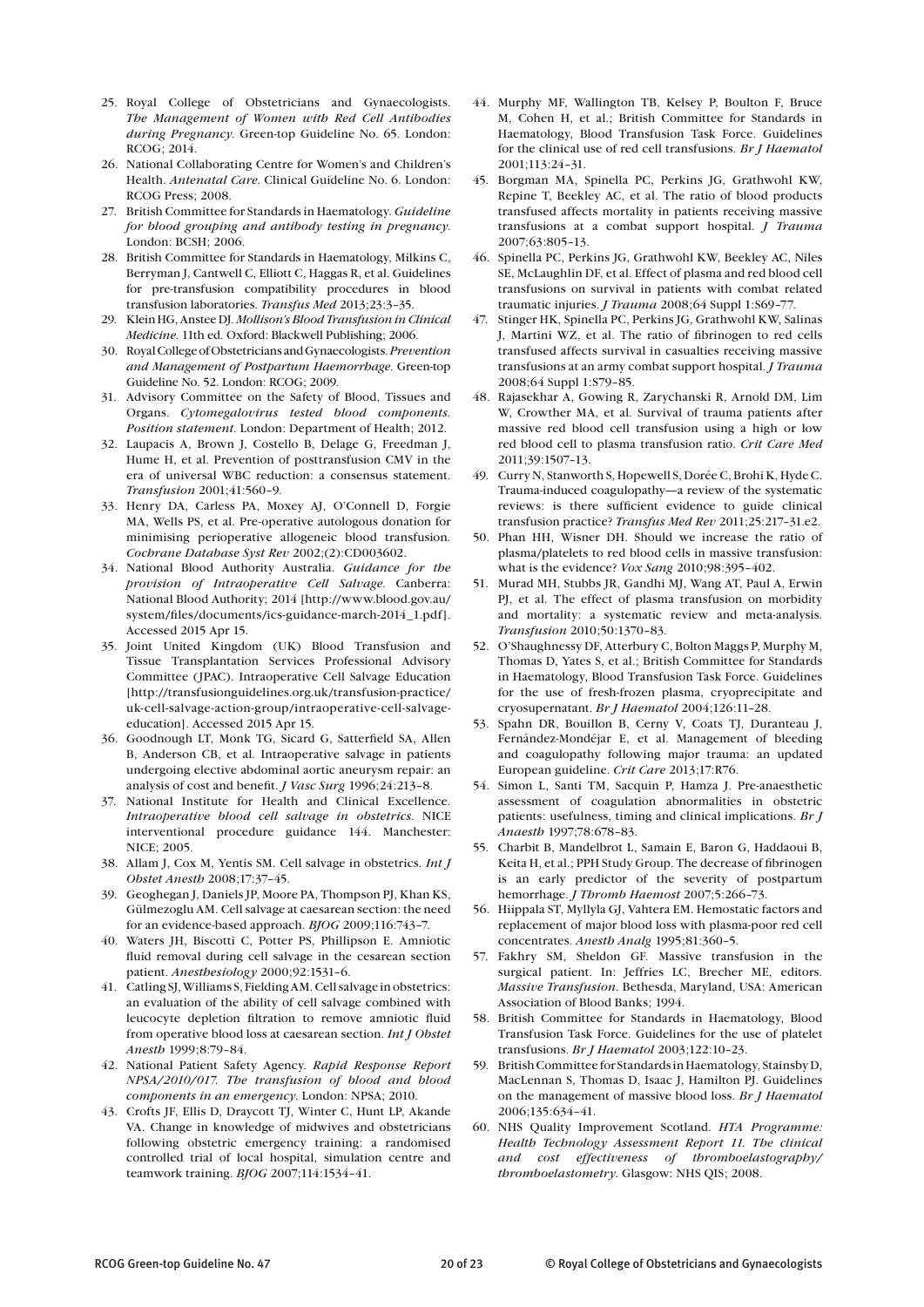- 61. Medicines and Healthcare Products Regulatory Agency. *Management and use of IVD point of care test devices*. London: MHRA; 2013.
- 62. Levi M, Levy JH, Andersen HF, Truloff D. Safety of recombinant activated factor VII in randomized clinical trials. *N Engl J Med* 2010;363:1791–1800.
- 63. Phillips LE, McLintock C, Pollock W, Gatt S, Popham P, Jankelowitz G, et al.; Australian and New Zealand Haemostasis Registry. Recombinant activated factor VII in obstetric hemorrhage: experiences from the Australian and New Zealand Haemostasis Registry. *Anesth Analg*  2009;109:1908–15.
- 64. Bomken C, Mathai S, Biss T, Loughney A, Hanley J. Recombinant activated factor VII (rFVIIa) in the management of major obstetric haemorrhage: a case series and a proposed guideline for use. *Obstet Gynecol Int*  2009;2009:364843.
- 65. Alfirevic Z, Elbourne D, Pavord S, Bolte A, Van Geijn H, Mercier F, et al. Use of recombinant activated factor VII in primary postpartum hemorrhage: the Northern European registry 2000-2004. *Obstet Gynecol* 2007;110:1270–8.
- 66. Franchini M, Franchi M, Bergamini V, Montagnana M, Salvagno GL, Targher G, et al. The use of recombinant activated FVII in postpartum hemorrhage. *Clin Obstet Gynecol* 2010;53:219–27.
- 67. Vincent JL, Rossaint R, Riou B, Ozier Y, Zideman D, Spahn DR. Recommendations on the use of recombinant activated factor VII as an adjunctive treatment for massive bleeding – a European perspective. *Crit Care* 2006;10:R120.
- 68. Ahmed S, Harrity C, Johnson S, Varadkar S, McMorrow S, Fanning R, et al. The efficacy of fibrinogen concentrate compared with cryoprecipitate in major obstetric haemorrhage--an observational study. *Transfus Med*  2012;22:344–9.
- 69. CRASH-2 trial collaborators, Shakur H, Roberts I, Bautista R, Caballero J, Coats T, et al. Effects of tranexamic acid on death, vascular occlusive events, and blood transfusion in trauma patients with significant haemorrhage (CRASH-2): a randomised, placebo-controlled trial. *Lancet* 2010;376:23–32.
- 70. Sekhavat L, Tabatabaii A, Dalili M, Farajkhoda T, Tafti AD. Efficacy of tranexamic acid in reducing blood loss after cesarean section. *J Matern Fetal Neonatal Med*  2009;22:72–5.
- 71. Gungorduk K, Yildirim G, Asicioglu O, Gungorduk OC, Sudolmus S, Ark C. Efficacy of intravenous tranexamic acid in reducing blood loss after elective cesarean section: a prospective, randomized, double-blind, placebo-controlled study. *Am J Perinatol* 2011;28:233–40.
- 72. Movafegh A, Eslamian L, Dorabadi A. Effect of intravenous tranexamic acid administration on blood loss during and after cesarean delivery. *Int J Gynaecol Obstet*  2011;115:224–6.
- 73. Gai MY, Wu LF, Su QF, Tatsumoto K. Clinical observation of blood loss reduced by tranexamic acid during and after caesarian section: a multi-center, randomized trial. *Eur J Obstet Gynecol Reprod Biol* 2004;112:154–7.
- 74. Gohel M, Patel P, Gupta A, Desai P. Efficacy of tranexamic acid in decreasing blood loss during and after cesarean section: a randomized case controlled prospective study. *J Obstet Gynaecol India* 2007;57:227–30.
- 75. Ducloy-Bouthors AS, Jude B, Duhamel A, Broisin F, Huissoud C, Keita-Meyer H, et al.; EXADELI Study Group. Highdose tranexamic acid reduces blood loss in postpartum haemorrhage. *Crit Care* 2011;15:R117.
- 76. Xu J, Gao W, Ju Y. Tranexamic acid for the prevention of postpartum hemorrhage after cesarean section: a double-blind randomization trial. *Arch Gynecol Obstet*  2013;287:463–8.
- 77. Novikova N, Hofmeyr GJ. Tranexamic acid for preventing postpartum haemorrhage. *Cochrane Database Syst Rev*  2010;(7):CD007872.
- 78. Parker J, Thompson J, Stanworth S. A retrospective oneyear single-centre survey of obstetric red cell transfusions. *Int J Obstet Anesth* 2009;18:309–13.
- 79. Butwick AJ, Aleshi P, Fontaine M, Riley ET, Goodnough LT. Retrospective analysis of transfusion outcomes in pregnant patients at a tertiary obstetric center. *Int J Obstet Anesth*  2009;18:302–8.
- 80. Singla AK, Lapinski RH, Berkowitz RL, Saphier CJ. Are women who are Jehovah's Witnesses at risk of maternal death? *Am J Obstet Gynecol* 2001;185:893–5.
- 81. Massiah N, Athimulam S, Loo C, Okolo S, Yoong W. Obstetric care of Jehovah's Witnesses: a 14-year observational study. *Arch Gynecol Obstet* 2007;276:339–43.
- 82. Van Wolfswinkel ME, Zwart JJ, Schutte JM, Duvekot JJ, Pel M, Van Roosmalen J. Maternal mortality and serious maternal morbidity in Jehovah's witnesses in The Netherlands. *BJOG* 2009;116:1103–8.
- 83. Khalafallah AA, Dennis AE, Ogden K, Robertson I, Charlton RH, Bellette JM, et al. Three-year follow-up of a randomised clinical trial of intravenous versus oral iron for anaemia in pregnancy. *BMJ Open* 2012;2:e000998.
- 84. Froessler B, Cocchiaro C, Saadat-Gilani K, Hodyl N, Dekker G. Intravenous iron sucrose versus oral iron ferrous sulfate for antenatal and postpartum iron deficiency anemia: a randomized trial. *J Matern Fetal Neonatal Med*  2013;26:654–9.
- 85. Goodnough LT, Shander A. Patient blood management. *Anesthesiology* 2012;116:1367–76.
- 86. The Royal College of Surgeons of England. *Code of Practice for the Surgical Management of Jehovah's Witnesses*. London: The Royal College of Surgeons of England; 2002.
- 87. The Association of Anaesthetists of Great Britain and Ireland. *Management of Anaesthesia for Jehovah's Witnesses*. 2nd ed. London: AAGBI; 2005.
- 88. Rainaldi MP, Tazzari PL, Scagliarini G, Borghi B, Conte R. Blood salvage during caesarean section. *Br J Anaesth*  1998;80:195–8.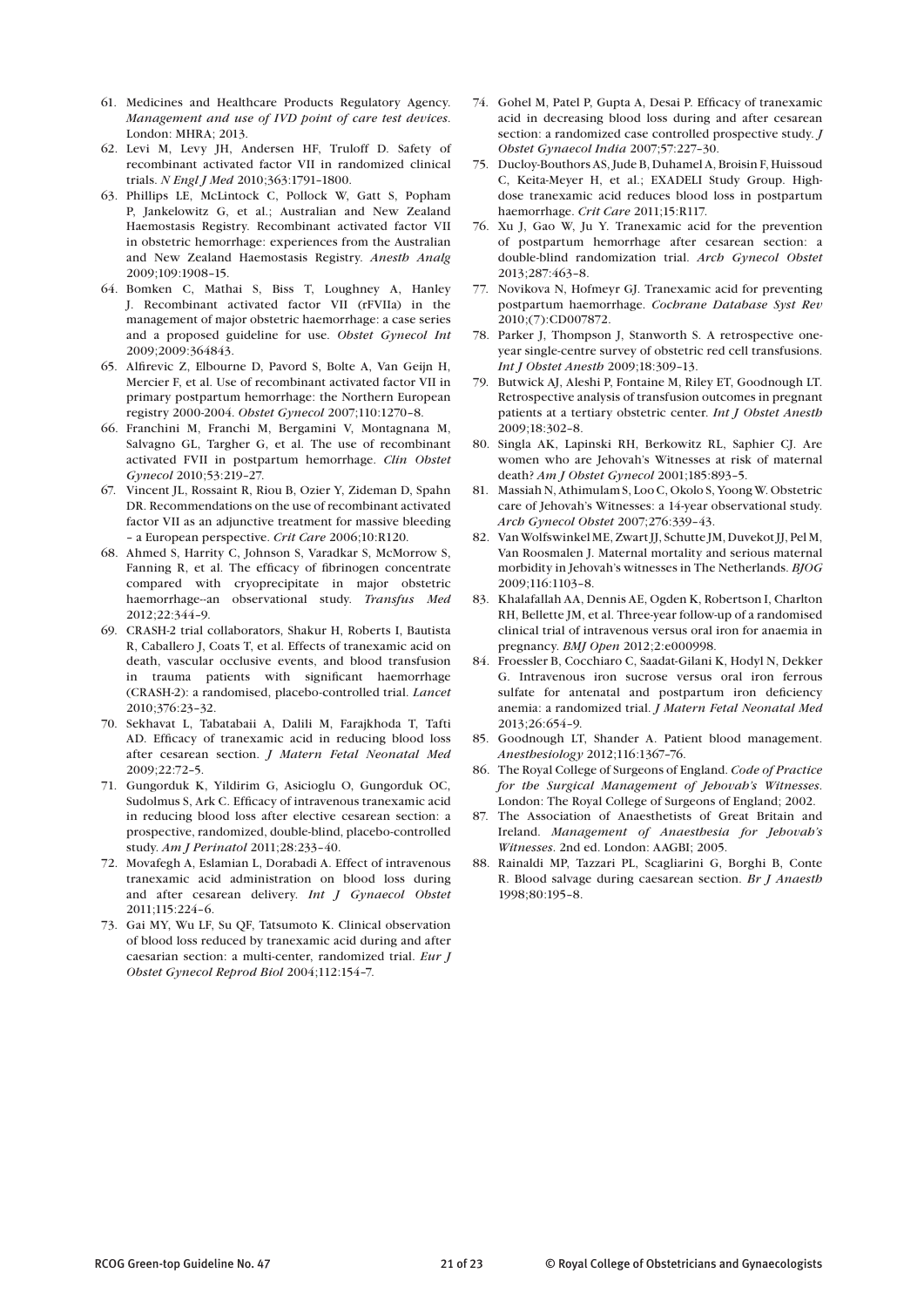#### **Appendix I:** Explanation of guidelines and evidence levels

Clinical guidelines are: 'systematically developed statements which assist clinicians and patients in making decisions about appropriate treatment for specific conditions'. Each guideline is systematically developed using a standardised methodology. Exact details of this process can be found in Clinical Governance Advice No. 1 *Development of RCOG Green-top Guidelines* (available on the RCOG website at http://www.rcog.org.uk/green-top-development). These recommendations are not intended to dictate an exclusive course of management or treatment. They must be evaluated with reference to individual patient needs, resources and limitations unique to the institution and variations in local populations. It is hoped that this process of local ownership will help to incorporate these guidelines into routine practice. Attention is drawn to areas of clinical uncertainty where further research may be indicated.

The evidence used in this guideline was graded using the scheme below and the recommendations formulated in a similar fashion with a standardised grading scheme.